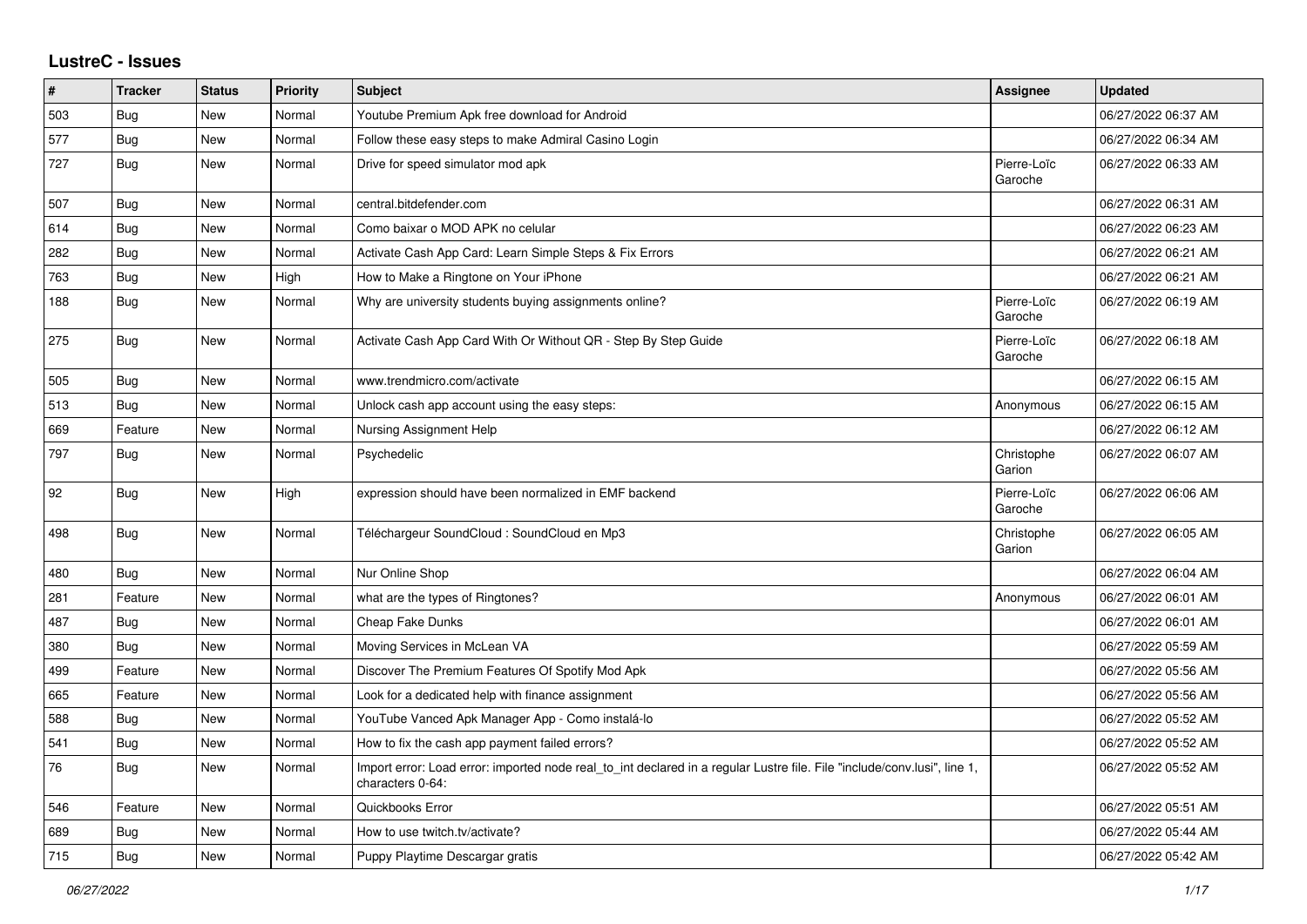| $\vert$ # | <b>Tracker</b> | <b>Status</b> | <b>Priority</b> | <b>Subject</b>                                                                         | Assignee               | <b>Updated</b>      |
|-----------|----------------|---------------|-----------------|----------------------------------------------------------------------------------------|------------------------|---------------------|
| 808       | <b>Bug</b>     | New           | Normal          | Sinnvolle Guten-Morgen-Grüße                                                           |                        | 06/27/2022 05:41 AM |
| 985       | Bug            | New           | Normal          | Find out the vitality of Facebook Phone Number:                                        |                        | 06/27/2022 05:39 AM |
| 490       | Bug            | New           | Normal          | Unlock cash app account by getting quick solutions from the technical executives       |                        | 06/27/2022 05:39 AM |
| 780       | <b>Bug</b>     | New           | Normal          | Best Whatsapp Modified APKs                                                            | Pierre-Loïc<br>Garoche | 06/27/2022 05:38 AM |
| 315       | <b>Bug</b>     | New           | Normal          | Dissertation help UK                                                                   |                        | 06/27/2022 05:29 AM |
| 532       | Bug            | New           | Normal          | My Assignment Help                                                                     |                        | 06/27/2022 05:29 AM |
| 723       | Bug            | New           | High            | The best horror game in 2021                                                           | Christophe<br>Garion   | 06/27/2022 05:28 AM |
| 496       | <b>Bug</b>     | New           | Normal          | What is Live NetTV?                                                                    |                        | 06/27/2022 05:26 AM |
| 530       | Bug            | New           | Normal          | Cheap Assignment Writing Service UK                                                    | Anonymous              | 06/27/2022 05:23 AM |
| 333       | <b>Bug</b>     | <b>New</b>    | Normal          | Mold Removal Services in Norfolk VA                                                    |                        | 06/27/2022 05:20 AM |
| 484       | Bug            | New           | Normal          | UK best essay writing service                                                          |                        | 06/27/2022 05:20 AM |
| 228       | <b>Bug</b>     | New           | Normal          | Why Does Cash App Transaction Failed? - Here Is the Answer                             |                        | 06/27/2022 05:18 AM |
| 181       | <b>Bug</b>     | New           | Normal          | <b>Healthcare Custom Writing Services</b>                                              |                        | 06/27/2022 05:18 AM |
| 527       | Feature        | New           | Normal          | My Teachers                                                                            |                        | 06/27/2022 05:14 AM |
| 234       | <b>Bug</b>     | New           | Normal          | My Personal Experience With the College Writing Services                               |                        | 06/27/2022 05:13 AM |
| 248       | Bug            | New           | Normal          | Mobile ringtones and attractiveness ringtones                                          |                        | 06/27/2022 05:06 AM |
| 534       | Bug            | New           | Normal          | Know how to initiate cash app refund by contacting the technical team                  | Pierre-Loïc<br>Garoche | 06/27/2022 05:06 AM |
| 805       | Bug            | New           | Normal          | Ketamine Online Store                                                                  | Christophe<br>Garion   | 06/27/2022 05:01 AM |
| 331       | Bug            | New           | Normal          | Water Extraction Services in Norfolk VA                                                |                        | 06/27/2022 04:59 AM |
| 702       | Bug            | New           | Normal          | Avail Chime Customer Service to know How To Get Chime Bank Statement                   |                        | 06/27/2022 04:59 AM |
| 694       | Bug            | New           | Normal          | How to Get Guidance On How To Cash App Withdrawal Limit?                               | Christophe<br>Garion   | 06/27/2022 04:58 AM |
| 508       | Bug            | New           | Normal          | hire a professional dissertation help                                                  |                        | 06/27/2022 04:57 AM |
| 978       | Bug            | New           | Normal          | Delamore Lodge is a place to stay.                                                     |                        | 06/27/2022 04:57 AM |
| 523       | Bug            | New           | Normal          | What Is The Right Google Account Recovery Aid To Regain Account Access?                | Pierre-Loïc<br>Garoche | 06/27/2022 04:56 AM |
| 531       | Bug            | New           | Normal          | Cheap Assignment Writing Service UK                                                    | Anonymous              | 06/27/2022 04:52 AM |
| 209       | Bug            | New           | Normal          | Neglect to access old Cash App account considering message notice issue? Contact help. |                        | 06/27/2022 04:49 AM |
| 194       | Bug            | New           | Normal          | lace closure wigs                                                                      |                        | 06/27/2022 04:48 AM |
| 173       | Feature        | New           | Normal          | private limited company registration                                                   |                        | 06/27/2022 04:47 AM |
| 782       | Bug            | New           | Normal          | Comment faire une sonnerie téléphonique                                                |                        | 06/27/2022 04:47 AM |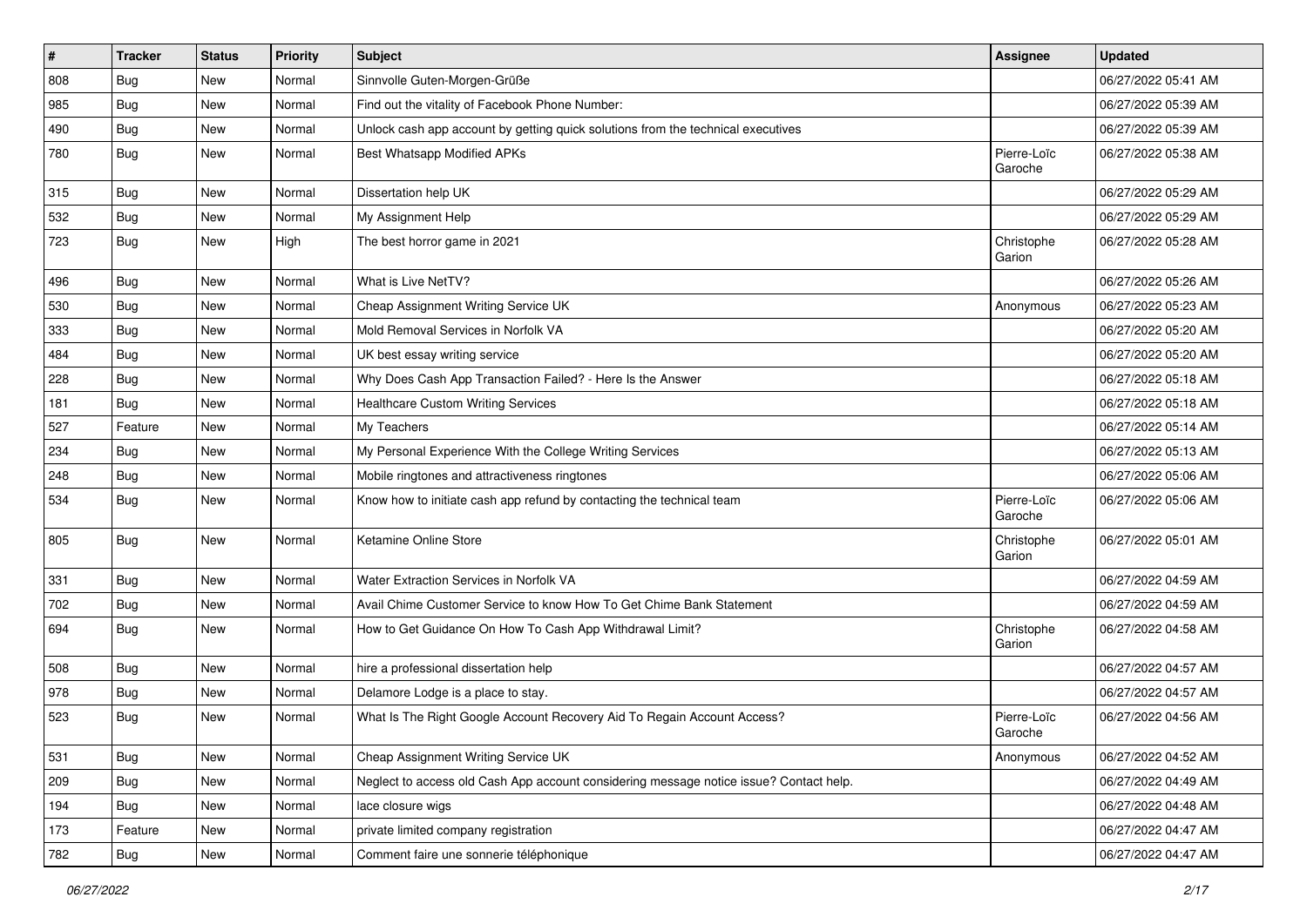| $\vert$ # | <b>Tracker</b> | <b>Status</b> | <b>Priority</b> | <b>Subject</b>                                                                                                                                                                                                                                    | Assignee               | <b>Updated</b>      |
|-----------|----------------|---------------|-----------------|---------------------------------------------------------------------------------------------------------------------------------------------------------------------------------------------------------------------------------------------------|------------------------|---------------------|
| 683       | Feature        | <b>New</b>    | Normal          | Game creation                                                                                                                                                                                                                                     |                        | 06/27/2022 04:46 AM |
| 278       | <b>Bug</b>     | <b>New</b>    | Normal          | Cash App Help & Solutions - Here You Will Get Better Assistance                                                                                                                                                                                   |                        | 06/27/2022 04:41 AM |
| 502       | Bug            | <b>New</b>    | Normal          | Les instructions pour définir des sonneries pour iPhone sont simples et faciles à suivre                                                                                                                                                          |                        | 06/27/2022 04:40 AM |
| 345       | <b>Bug</b>     | New           | Normal          | Stain Protection Services in Chesapeake VA                                                                                                                                                                                                        |                        | 06/27/2022 04:34 AM |
| 1127      | Bug            | <b>New</b>    | Normal          | Is there any support to find Google Feud answers?                                                                                                                                                                                                 |                        | 06/27/2022 04:27 AM |
| 489       | <b>Bug</b>     | <b>New</b>    | Normal          | Get cash app refund instantly if sent to the wrong person                                                                                                                                                                                         |                        | 06/27/2022 04:26 AM |
| 497       | Bug            | New           | Normal          | Fake Nike Dunk Low Off-White Lot 50                                                                                                                                                                                                               |                        | 06/27/2022 04:21 AM |
| 63        | Feature        | New           | Normal          | Skip normalization step in mutation generation if it possible                                                                                                                                                                                     | Pierre-Loïc<br>Garoche | 06/27/2022 04:16 AM |
| 237       | Feature        | <b>New</b>    | Normal          | HP Printer Assistant Software   Download & Install HP Assistant                                                                                                                                                                                   |                        | 06/27/2022 04:15 AM |
| 544       | Bug            | <b>New</b>    | Normal          | Hey! I had a very cool idea to order our general picture on canvas for my family as a gift. But couldn't find a good<br>one. Once my friend advised me this article in which I found what I was looking for and gave a cool gift to my<br>family. |                        | 06/27/2022 04:10 AM |
| 596       | <b>Bug</b>     | New           | Normal          | <b>Kids Games</b>                                                                                                                                                                                                                                 |                        | 06/27/2022 04:08 AM |
| 823       | Feature        | New           | Normal          | How much does Disney Plus cost?                                                                                                                                                                                                                   | Pierre-Loïc<br>Garoche | 06/27/2022 04:05 AM |
| 267       | <b>Bug</b>     | <b>New</b>    | Normal          | How To Use Internet Radio Services To Listen To Your Favorite Songs                                                                                                                                                                               |                        | 06/27/2022 04:05 AM |
| 200       | Bug            | New           | Normal          | uiopi[o                                                                                                                                                                                                                                           |                        | 06/27/2022 04:04 AM |
| 646       | Feature        | New           | Normal          | Collaborative Research Group                                                                                                                                                                                                                      |                        | 06/27/2022 04:01 AM |
| 336       | Bug            | <b>New</b>    | Normal          | Tile & Grout Cleaning Services in Norfolk VA                                                                                                                                                                                                      |                        | 06/27/2022 03:58 AM |
| 538       | <b>Bug</b>     | <b>New</b>    | Normal          | Will cash app refund money if scammed quickly?                                                                                                                                                                                                    |                        | 06/27/2022 03:57 AM |
| 494       | Bug            | New           | Normal          | <b>Buy Discussion Post</b>                                                                                                                                                                                                                        |                        | 06/27/2022 03:51 AM |
| 218       | Bug            | <b>New</b>    | Normal          | Popular Educational trends                                                                                                                                                                                                                        |                        | 06/27/2022 03:49 AM |
| 656       | Bug            | <b>New</b>    | Normal          | Kiwi Nutrition Facts And Health Benefits                                                                                                                                                                                                          |                        | 06/27/2022 03:49 AM |
| 518       | <b>Bug</b>     | <b>New</b>    | Normal          | How To Check The Balance Of Cash App Account By Taking Cash App Support?                                                                                                                                                                          |                        | 06/27/2022 03:46 AM |
| 504       | Bug            | <b>New</b>    | Normal          | A beginner should always look for online Java assignment help!                                                                                                                                                                                    |                        | 06/27/2022 03:43 AM |
| 525       | Bug            | <b>New</b>    | Normal          | If you don't have a QR code: How to activate cash app card in app                                                                                                                                                                                 |                        | 06/27/2022 03:42 AM |
| 222       | Bug            | <b>New</b>    | Normal          | Social Profile links                                                                                                                                                                                                                              |                        | 06/27/2022 03:39 AM |
| 672       | <b>Bug</b>     | New           | Normal          | The easiest way to delete ringtones on iPhone                                                                                                                                                                                                     |                        | 06/27/2022 03:38 AM |
| 138       | <b>Bug</b>     | <b>New</b>    | Normal          | own-sweethome                                                                                                                                                                                                                                     |                        | 06/27/2022 03:36 AM |
| 74        | <b>Bug</b>     | <b>New</b>    | Normal          | const is not supported inside contract                                                                                                                                                                                                            | Pierre-Loïc<br>Garoche | 06/27/2022 03:35 AM |
| 482       | <b>Bug</b>     | <b>New</b>    | Normal          | <b>Text Window</b>                                                                                                                                                                                                                                |                        | 06/27/2022 03:29 AM |
| 279       | Bug            | <b>New</b>    | High            | What is an essential feature of an internal communications app?                                                                                                                                                                                   |                        | 06/27/2022 03:28 AM |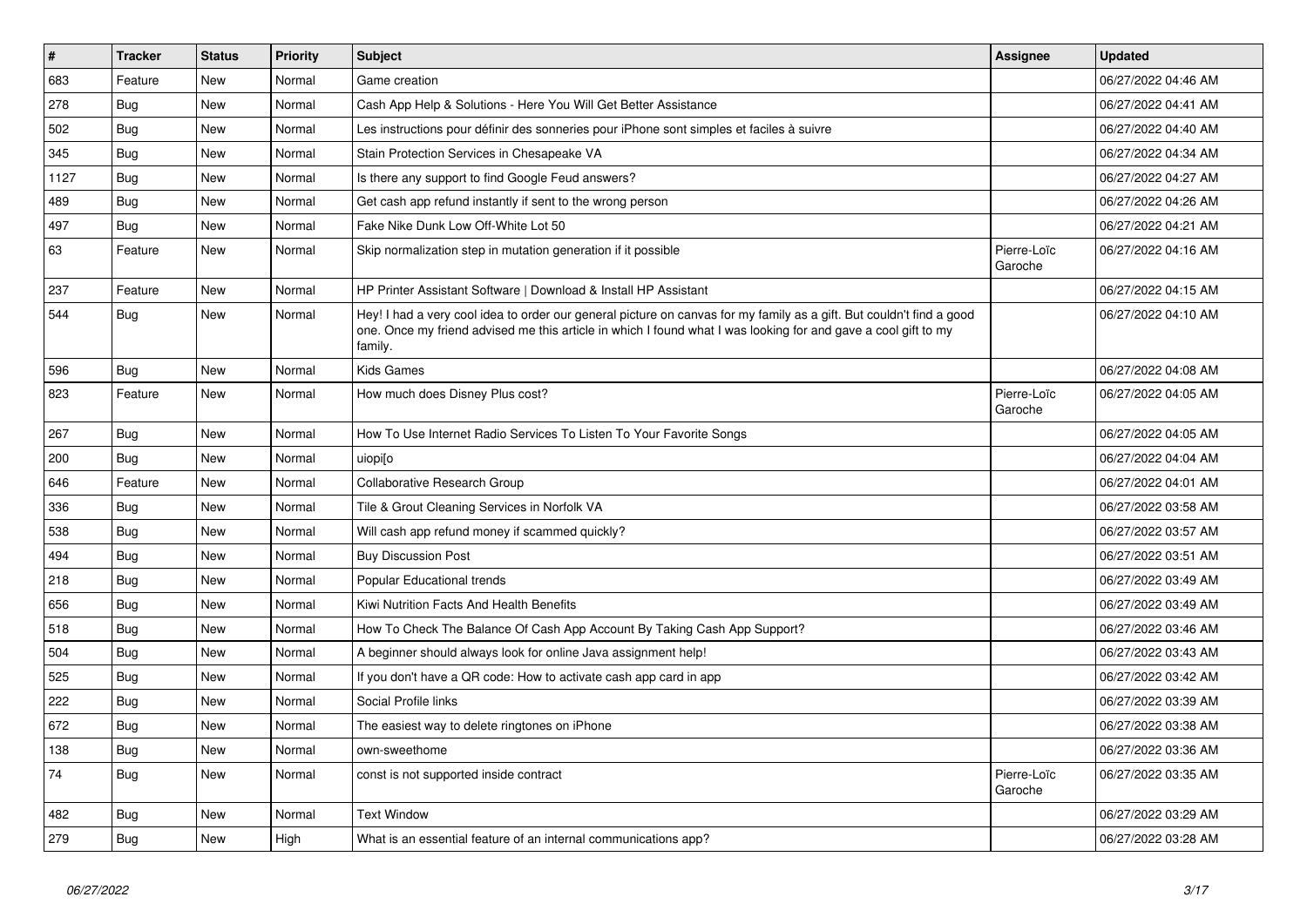| $\vert$ # | <b>Tracker</b> | <b>Status</b> | <b>Priority</b> | <b>Subject</b>                                                                                                                                                                                                                                                        | <b>Assignee</b>        | <b>Updated</b>      |
|-----------|----------------|---------------|-----------------|-----------------------------------------------------------------------------------------------------------------------------------------------------------------------------------------------------------------------------------------------------------------------|------------------------|---------------------|
| 593       | Bug            | New           | Normal          | Eiffel Spark Ultimate C2 SN series is a fully synthetic range of advanced performance engine oils blended in high<br>performance fully synthetic (PAO – polyalphaolefin) basestocks fortified with advanced technology additive<br>system, specifically formulated to |                        | 06/27/2022 03:28 AM |
| 153       | <b>Bug</b>     | New           | Normal          | urgent loan online                                                                                                                                                                                                                                                    | Christophe<br>Garion   | 06/27/2022 03:27 AM |
| 966       | <b>Bug</b>     | New           | Normal          | How to Download the Filmes                                                                                                                                                                                                                                            |                        | 06/27/2022 03:25 AM |
| 740       | Feature        | New           | Normal          | Online Thesis Help USA                                                                                                                                                                                                                                                |                        | 06/27/2022 03:19 AM |
| 169       | Bug            | New           | Normal          | CV Maker - UAE CV Writing Agency                                                                                                                                                                                                                                      |                        | 06/27/2022 03:19 AM |
| 171       | Feature        | New           | Normal          | loan management system                                                                                                                                                                                                                                                |                        | 06/27/2022 03:18 AM |
| 146       | <b>Bug</b>     | New           | Normal          | bayabais                                                                                                                                                                                                                                                              |                        | 06/27/2022 03:14 AM |
| 211       | Bug            | New           | Normal          | Problem in Cash App rebate? Call Cash App customer service number for help.                                                                                                                                                                                           |                        | 06/27/2022 03:08 AM |
| 1077      | <b>Bug</b>     | New           | Normal          | Les excellentes façons d'utiliser ces images                                                                                                                                                                                                                          |                        | 06/27/2022 03:08 AM |
| 119       | Bug            | New           | Normal          | klhjigyu                                                                                                                                                                                                                                                              |                        | 06/27/2022 03:07 AM |
| 506       | <b>Bug</b>     | New           | Normal          | www.trendmicro.com/activate                                                                                                                                                                                                                                           |                        | 06/27/2022 03:07 AM |
| 292       | Bug            | New           | Normal          | Venmo to Cash App Transfer Of Money- Explore Here                                                                                                                                                                                                                     |                        | 06/27/2022 03:05 AM |
| 474       | Bug            | New           | Normal          | Floor Waxing Arlington MA                                                                                                                                                                                                                                             |                        | 06/27/2022 03:03 AM |
| 175       | Feature        | New           | Normal          | All About Cash App Transfer Fail Problems                                                                                                                                                                                                                             |                        | 06/27/2022 02:59 AM |
| 493       | Feature        | New           | High            | chainsaw dance                                                                                                                                                                                                                                                        |                        | 06/27/2022 02:49 AM |
| 501       | Bug            | New           | Normal          | How Do I Annihilate Cash App Transfer Failed Problems Effectively                                                                                                                                                                                                     | Pierre-Loïc<br>Garoche | 06/27/2022 02:49 AM |
| 696       | Bug            | New           | Normal          | How to Install the TuMangaOnline App                                                                                                                                                                                                                                  |                        | 06/27/2022 02:49 AM |
| 1018      | <b>Bug</b>     | New           | Normal          | So erhalten Sie ein kostenloses Hörbuch                                                                                                                                                                                                                               |                        | 06/27/2022 02:48 AM |
| 157       | <b>Bug</b>     | New           | Normal          | Forget cash app pin                                                                                                                                                                                                                                                   |                        | 06/27/2022 02:47 AM |
| 687       | <b>Bug</b>     | New           | Normal          | How to use twitch.tv/activate?                                                                                                                                                                                                                                        |                        | 06/27/2022 02:47 AM |
| 468       | Bug            | New           | Normal          | Floor Cleaning Westchester MA                                                                                                                                                                                                                                         |                        | 06/27/2022 02:41 AM |
| 491       | Feature        | New           | Normal          | Automatically download and paste Reddit wallpapers into Windows                                                                                                                                                                                                       |                        | 06/27/2022 02:40 AM |
| 806       | Feature        | New           | Normal          | Go everywhere thanks to mapquest driving directions                                                                                                                                                                                                                   |                        | 06/27/2022 02:39 AM |
| 1112      | Bug            | New           | Normal          | What Cash App Policy Says If Random Person Sent Me Money On Cash App?                                                                                                                                                                                                 |                        | 06/27/2022 02:39 AM |
| 561       | Bug            | New           | Normal          | Enjoy the Full YouTube Premium Experience With YouTube Premium Membership                                                                                                                                                                                             |                        | 06/27/2022 02:37 AM |
| 478       | Feature        | New           | Normal          | Is it safe to install third-party WhatsApp GB?                                                                                                                                                                                                                        |                        | 06/27/2022 02:30 AM |
| 569       | Bug            | New           | Normal          | What is the incoming and outgoing mail server for Outlook IMAP settings?                                                                                                                                                                                              | Pierre-Loïc<br>Garoche | 06/27/2022 02:29 AM |
| 167       | Bug            | New           | Normal          | instant loan without documents                                                                                                                                                                                                                                        | Anonymous              | 06/27/2022 02:27 AM |
| 261       | Bug            | New           | Normal          | Ringtone Downloads - Easy Ways Come Up With Your Own Ringtones                                                                                                                                                                                                        |                        | 06/27/2022 02:23 AM |
| 1001      | <b>Bug</b>     | New           | Normal          | Venmo Keep Saying Error?                                                                                                                                                                                                                                              |                        | 06/27/2022 02:20 AM |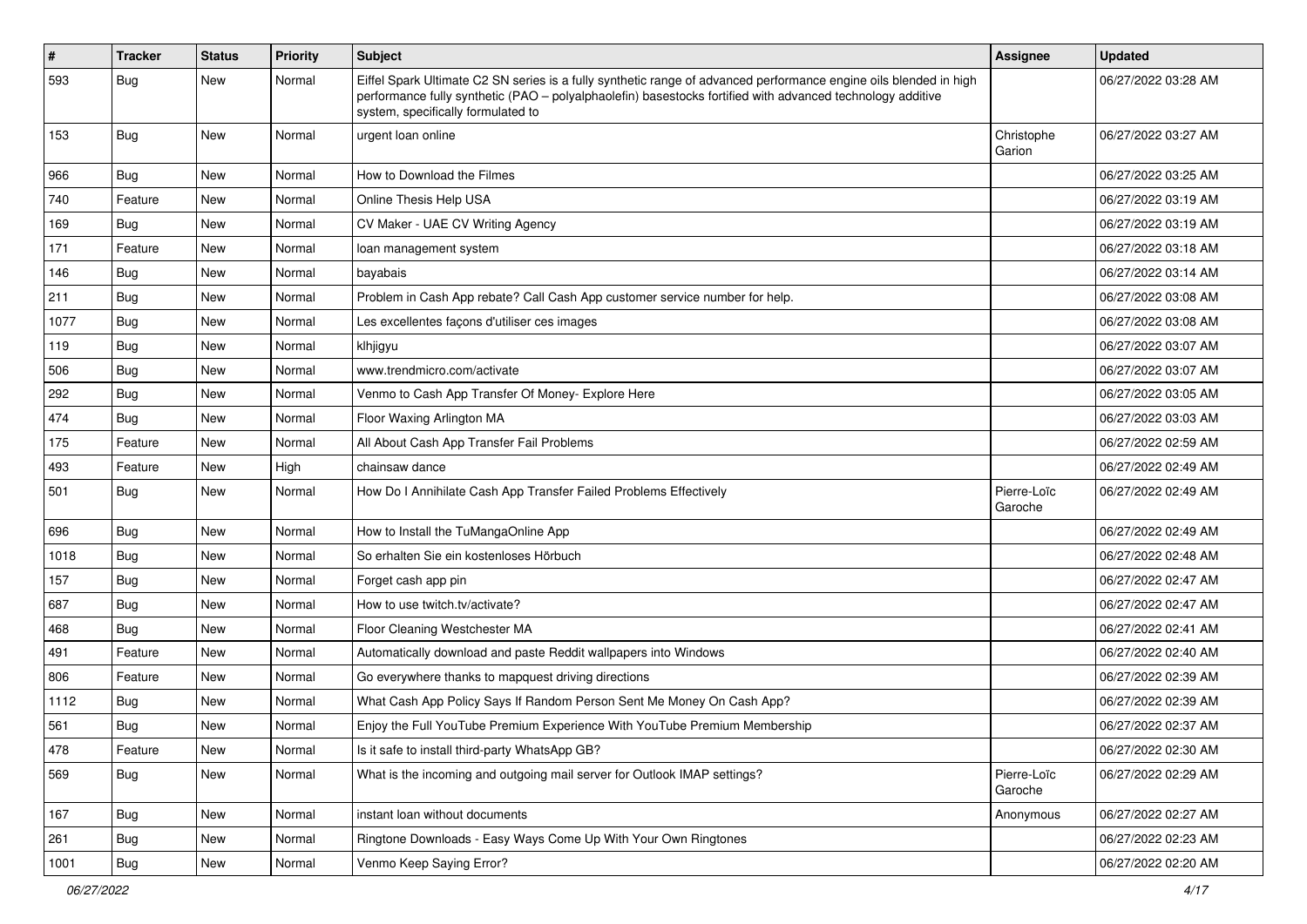| $\sharp$ | <b>Tracker</b> | <b>Status</b> | <b>Priority</b> | Subject                                                                              | Assignee               | <b>Updated</b>      |
|----------|----------------|---------------|-----------------|--------------------------------------------------------------------------------------|------------------------|---------------------|
| 214      | Feature        | New           | Normal          | Five Christmas Apps For Apple Users                                                  |                        | 06/27/2022 02:17 AM |
| 1117     | <b>Bug</b>     | New           | Normal          | Equal Words - Word search game for PC and Windows Phone                              |                        | 06/27/2022 02:12 AM |
| 271      | Feature        | New           | Normal          | Fashion                                                                              |                        | 06/27/2022 02:07 AM |
| 488      | <b>Bug</b>     | <b>New</b>    | Normal          | Quick solution to solve cash app dispute by the technical team                       |                        | 06/27/2022 02:04 AM |
| 632      | Bug            | New           | Normal          | CheapestMedsShop   100% Safe Medicines Online in UK & AUS.                           |                        | 06/27/2022 02:04 AM |
| 616      | <b>Bug</b>     | <b>New</b>    | Normal          | Buy Anavar Tablets   Anavar For Sale in USA, UK & Australia                          |                        | 06/27/2022 02:02 AM |
| 789      | Bug            | New           | Normal          | Full version                                                                         |                        | 06/27/2022 02:01 AM |
| 196      | <b>Bug</b>     | New           | Normal          | Homoeobazaar For Homeopathy Medicines                                                |                        | 06/27/2022 01:58 AM |
| 262      | Bug            | New           | Normal          | It this true to dealing Wuth                                                         |                        | 06/27/2022 01:57 AM |
| 244      | Bug            | <b>New</b>    | Normal          | Quels sont les avantages des stations de radio en ligne.                             |                        | 06/27/2022 01:54 AM |
| 215      | <b>Bug</b>     | New           | Normal          | How For Top Level Cell Phone For You                                                 |                        | 06/27/2022 01:50 AM |
| 372      | Bug            | New           | Normal          | Auto Transport Services in Arlington County VA                                       |                        | 06/27/2022 01:42 AM |
| 180      | Feature        | New           | Normal          | homoeobazaar                                                                         |                        | 06/27/2022 01:39 AM |
| 693      | Feature        | New           | Normal          | How To Get My Money Back From The Cash App To Your Wallet?                           |                        | 06/27/2022 01:31 AM |
| 246      | <b>Bug</b>     | <b>New</b>    | Normal          | The Beast App                                                                        |                        | 06/27/2022 01:30 AM |
| 141      | Feature        | New           | Normal          | Something about jerry curly                                                          |                        | 06/27/2022 01:22 AM |
| 154      | <b>Bug</b>     | New           | Normal          | fdgyyrut gyrtrw                                                                      |                        | 06/27/2022 01:21 AM |
| 139      | Bug            | New           | Normal          | relseo                                                                               |                        | 06/27/2022 01:20 AM |
| 536      | <b>Bug</b>     | New           | Normal          | How to check the balance on the cash app card                                        | Hamza<br>Bourbouh      | 06/27/2022 01:12 AM |
| 611      | Feature        | <b>New</b>    | Normal          | Buy All Modafinil & Armodafinil Tablets @Buy Modafinil US                            |                        | 06/27/2022 01:12 AM |
| 149      | <b>Bug</b>     | New           | Normal          | dftgy                                                                                |                        | 06/27/2022 01:11 AM |
| 522      | Feature        | New           | Normal          | Can You Check App Limits, If Cash app won't let me send money?                       |                        | 06/27/2022 01:06 AM |
| 190      | Bug            | New           | Normal          | All About Cash App Transfer Fail Problems                                            |                        | 06/27/2022 01:05 AM |
| 347      | <b>Bug</b>     | New           | Normal          | Eco/Green Cleaning Services in Chesapeake VA                                         |                        | 06/27/2022 01:05 AM |
| 500      | <b>Bug</b>     | New           | Normal          | Simply contact the technical team, to find the solution to cash app refund problems. | Pierre-Loïc<br>Garoche | 06/27/2022 01:04 AM |
| 207      | Feature        | <b>New</b>    | Low             | real estate lead conversion                                                          |                        | 06/27/2022 01:02 AM |
| 114      | Bug            | New           | Normal          | <b>Medical Research Writing Services</b>                                             |                        | 06/27/2022 12:57 AM |
| 648      | Feature        | New           | Normal          | Plum Health Benefits                                                                 |                        | 06/27/2022 12:54 AM |
| 758      | Bug            | New           | Normal          | How Do I Study Consistently For Hours?                                               |                        | 06/27/2022 12:49 AM |
| 514      | <b>Bug</b>     | New           | Normal          | Trans-Caribbean                                                                      |                        | 06/27/2022 12:46 AM |
| 651      | <b>Bug</b>     | New           | Normal          | Salmon Health Benefits                                                               |                        | 06/27/2022 12:42 AM |
| 557      | Feature        | New           | Normal          | <b>Business Law Assignment Help</b>                                                  |                        | 06/27/2022 12:38 AM |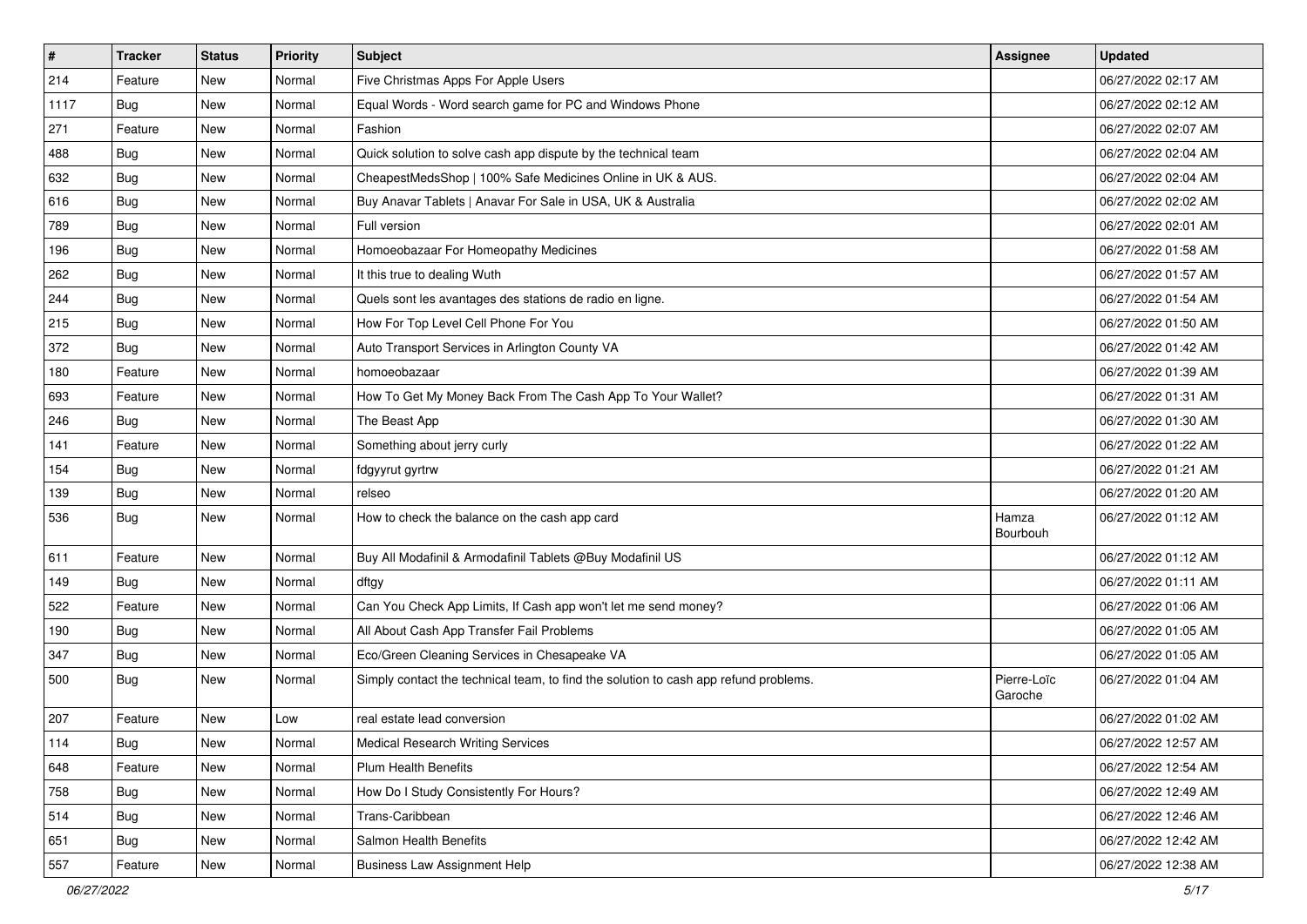| $\sharp$ | <b>Tracker</b> | <b>Status</b> | <b>Priority</b> | Subject                                                                                | Assignee               | <b>Updated</b>      |
|----------|----------------|---------------|-----------------|----------------------------------------------------------------------------------------|------------------------|---------------------|
| 684      | <b>Bug</b>     | New           | Normal          | Difference between paper map and online map                                            |                        | 06/27/2022 12:34 AM |
| 492      | <b>Bug</b>     | <b>New</b>    | Normal          | HD Streamz MOD APK v3.5.5 (Keine Werbung)                                              |                        | 06/27/2022 12:30 AM |
| 317      | Bug            | New           | Normal          | Eco/Green Cleaning Services in Virginia Beach VA                                       |                        | 06/27/2022 12:26 AM |
| 998      | <b>Bug</b>     | <b>New</b>    | Normal          | Is It Hard to Solve Wordle An                                                          |                        | 06/27/2022 12:24 AM |
| 495      | Bug            | New           | Normal          | Twitch Clip Downloader Download Twitch Clips Online 2021                               |                        | 06/27/2022 12:18 AM |
| 612      | <b>Bug</b>     | New           | Normal          | Luxury Slingshot Rental                                                                |                        | 06/27/2022 12:17 AM |
| 511      | Feature        | New           | Normal          | Fashion                                                                                | Anonymous              | 06/27/2022 12:17 AM |
| 289      | <b>Bug</b>     | New           | Normal          | Recover Yahoo Mail Forgotten Password - Explore Kanata Chinese                         |                        | 06/27/2022 12:14 AM |
| 619      | <b>Bug</b>     | New           | Normal          | Online Trusted Medicine Store in US for Health - Genericmedsupply                      |                        | 06/27/2022 12:12 AM |
| 595      | Bug            | <b>New</b>    | Normal          | RFM Online - une révolution dans la gestion de l'identité numérique                    |                        | 06/27/2022 12:05 AM |
| 75       | <b>Bug</b>     | New           | Normal          | exception File "checks/algebraicLoop.ml", line 368, characters 16-22: Assertion failed |                        | 06/26/2022 11:54 PM |
| 143      | Bug            | New           | Normal          | Bob lace front wigs                                                                    |                        | 06/26/2022 11:52 PM |
| 643      | Bug            | <b>New</b>    | Normal          | Oreo TV Apk Download                                                                   |                        | 06/26/2022 11:50 PM |
| 159      | <b>Bug</b>     | New           | Normal          | xfguih njgkh                                                                           |                        | 06/26/2022 11:38 PM |
| 697      | <b>Bug</b>     | <b>New</b>    | Normal          | How to Descargar Pura TV For Android                                                   |                        | 06/26/2022 11:36 PM |
| 224      | Feature        | New           | Normal          | Instant Personal Loan                                                                  | Pierre-Loïc<br>Garoche | 06/26/2022 11:33 PM |
| 145      | Bug            | New           | Normal          | abdulbaissagar                                                                         |                        | 06/26/2022 11:32 PM |
| 992      | <b>Bug</b>     | New           | Normal          | So vergrößern Sie Ihr Instagram-Profilbild                                             |                        | 06/26/2022 11:29 PM |
| 219      | Bug            | New           | Normal          | Free Ringtones for Cell Phones.                                                        |                        | 06/26/2022 11:25 PM |
| 748      | Bug            | <b>New</b>    | Normal          | Il y a quelques façons d'obtenir des sonneries gratuites pour votre iPhone             |                        | 06/26/2022 11:24 PM |
| 486      | <b>Bug</b>     | New           | Low             | <b>HP Wireless Printer Setup</b>                                                       | Anonymous              | 06/26/2022 10:54 PM |
| 815      | Bug            | <b>New</b>    | Normal          | how do i call cash app customer service                                                | Xavier Thirioux        | 06/26/2022 10:54 PM |
| 571      | <b>Bug</b>     | New           | Normal          | How may the Cash app dispute your trade?                                               | Pierre-Loïc<br>Garoche | 06/26/2022 10:48 PM |
| 164      | Bug            | <b>New</b>    | Normal          | dfgbd                                                                                  |                        | 06/26/2022 10:46 PM |
| 962      | <b>Bug</b>     | New           | Normal          | Kostenlose Hörbücher                                                                   |                        | 06/26/2022 10:45 PM |
| 183      | <b>Bug</b>     | <b>New</b>    | Normal          | Nursing Assignment Help Online                                                         |                        | 06/26/2022 10:45 PM |
| 774      | Bug            | New           | Normal          | Follow proper initiatives                                                              |                        | 06/26/2022 10:40 PM |
| 269      | Bug            | New           | Normal          | Is there such a site for app design?                                                   | Anonymous              | 06/26/2022 10:36 PM |
| 545      | Feature        | New           | Normal          | <b>Best Canvas Print Company</b>                                                       |                        | 06/26/2022 10:28 PM |
| 719      | <b>Bug</b>     | New           | Normal          | How Do I Send \$5000 Through Cash App Account With Ease?                               |                        | 06/26/2022 10:14 PM |
| 533      | Bug            | New           | Normal          | How to complete the homework assignments in economics in the easiest way?              |                        | 06/26/2022 10:12 PM |
| 590      | Bug            | New           | Normal          | Follow proper initiatives to check my cash app card balance:                           |                        | 06/26/2022 10:09 PM |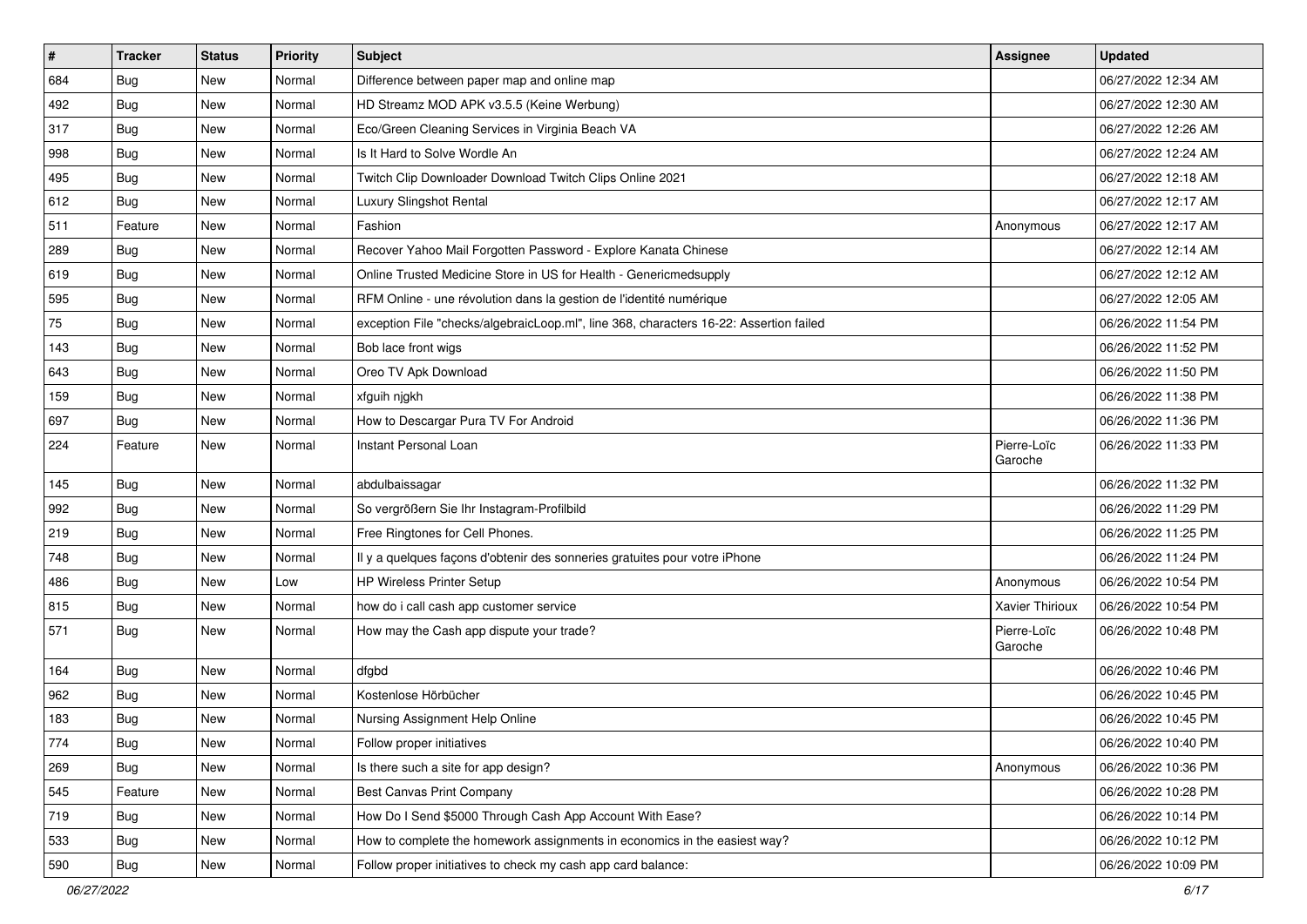| $\sharp$ | <b>Tracker</b> | <b>Status</b> | <b>Priority</b> | Subject                                                         | Assignee             | <b>Updated</b>      |
|----------|----------------|---------------|-----------------|-----------------------------------------------------------------|----------------------|---------------------|
| 938      | <b>Bug</b>     | New           | Normal          | Would you like to have your own ringtone                        | Christophe<br>Garion | 06/26/2022 09:54 PM |
| 645      | <b>Bug</b>     | New           | Normal          | thong tin chinh xac nhat hom nay                                |                      | 06/26/2022 09:46 PM |
| 647      | Feature        | New           | Normal          | <b>Cranberry Health Benefits</b>                                |                      | 06/26/2022 09:45 PM |
| 764      | Bug            | New           | Normal          | What is available to see what I can watch HBO Max?              |                      | 06/26/2022 08:52 PM |
| 576      | <b>Bug</b>     | New           | Normal          | So laden Sie ein Instagram-Bild herunter                        |                      | 06/26/2022 08:46 PM |
| 769      | <b>Bug</b>     | <b>New</b>    | Normal          | check my cash app                                               |                      | 06/26/2022 08:33 PM |
| 605      | Feature        | New           | Normal          | What will the future of logo design be like?                    |                      | 06/26/2022 08:25 PM |
| 280      | <b>Bug</b>     | New           | Normal          | Pacific Web Design                                              |                      | 06/26/2022 08:18 PM |
| 512      | Bug            | <b>New</b>    | Normal          | The Importance Of Using Custom Writing Services                 |                      | 06/26/2022 08:04 PM |
| 460      | <b>Bug</b>     | New           | Normal          | Floor Cleaning Medford MA                                       |                      | 06/26/2022 08:00 PM |
| 201      | Bug            | New           | Normal          | closure wig                                                     |                      | 06/26/2022 07:50 PM |
| 302      | <b>Bug</b>     | New           | Normal          | Auto Electrical Repair Services in Norcross GA                  |                      | 06/26/2022 07:49 PM |
| 168      | <b>Bug</b>     | New           | Normal          | UFC 256 Live Stream Online                                      |                      | 06/26/2022 07:47 PM |
| 939      | Bug            | New           | Normal          | Ability to change sound notifications                           | Christophe<br>Garion | 06/26/2022 07:37 PM |
| 970      | Bug            | New           | Normal          | The Amount Of Time Does Cash App Direct Deposit Time Take?      |                      | 06/26/2022 07:32 PM |
| 235      | Bug            | New           | Low             | HP Printer Assistant Software   Download & Install HP Assistant |                      | 06/26/2022 07:28 PM |
| 655      | Bug            | New           | Normal          | <b>Eggplant Health Benefits</b>                                 |                      | 06/26/2022 07:21 PM |
| 773      | <b>Bug</b>     | <b>New</b>    | Normal          | Spades - Play online free                                       |                      | 06/26/2022 07:18 PM |
| 471      | <b>Bug</b>     | New           | Normal          | Residential Floor Cleaning Westchester MA                       |                      | 06/26/2022 07:15 PM |
| 820      | <b>Bug</b>     | New           | Normal          | Metal Slug Apk para Android                                     |                      | 06/26/2022 07:14 PM |
| 206      | Bug            | New           | Low             | <b>Cheap Electric Bikes</b>                                     |                      | 06/26/2022 07:00 PM |
| 132      | <b>Bug</b>     | New           | Normal          | concrete-everything                                             |                      | 06/26/2022 06:56 PM |
| 1104     | Bug            | New           | Normal          | Idle game fix bug                                               |                      | 06/26/2022 06:52 PM |
| 690      | Bug            | New           | Normal          | campervan hire                                                  |                      | 06/26/2022 06:47 PM |
| 752      | <b>Bug</b>     | New           | Normal          | Plagerism checker                                               |                      | 06/26/2022 06:33 PM |
| 795      | Bug            | <b>New</b>    | Normal          | Drift Boss - Exciting Race                                      |                      | 06/26/2022 06:32 PM |
| 529      | <b>Bug</b>     | New           | Normal          | Thop TV APK - Free Download for Android                         |                      | 06/26/2022 06:28 PM |
| 785      | Bug            | New           | Normal          | How To Get Money Off Cash App Without Card Or With A Card?      |                      | 06/26/2022 06:26 PM |
| 1108     | Bug            | New           | Normal          | Six Guns Mod Apk Answers Your Questions                         |                      | 06/26/2022 06:26 PM |
| 901      | Feature        | New           | Normal          | good game ever                                                  |                      | 06/26/2022 06:25 PM |
| 585      | Bug            | New           | Normal          | What is cash app help number?                                   |                      | 06/26/2022 06:21 PM |
| 787      | Bug            | New           | Normal          | Assured Assignment Help                                         |                      | 06/26/2022 06:14 PM |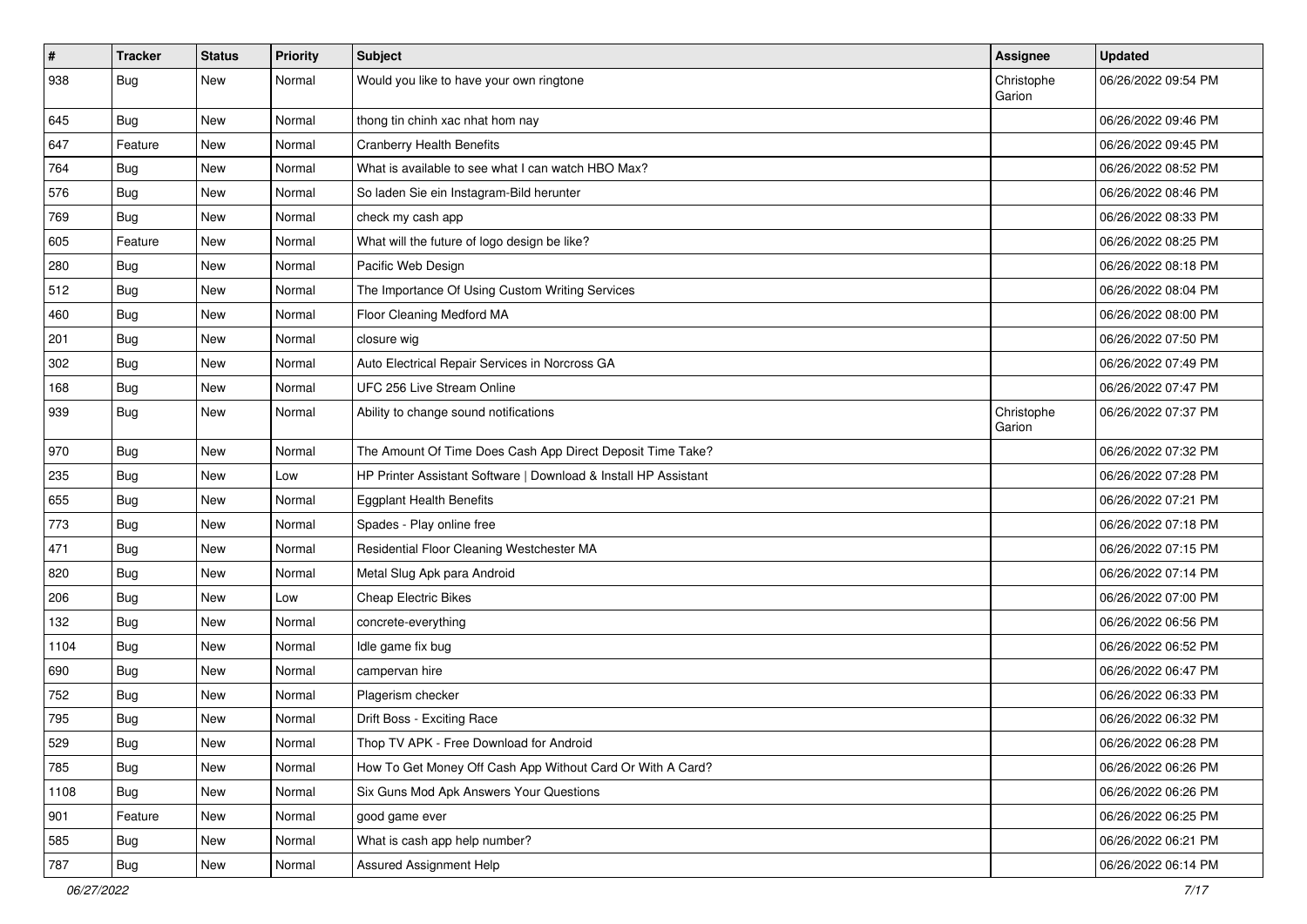| $\vert$ # | <b>Tracker</b> | <b>Status</b> | <b>Priority</b> | <b>Subject</b>                                                             | <b>Assignee</b>      | <b>Updated</b>      |
|-----------|----------------|---------------|-----------------|----------------------------------------------------------------------------|----------------------|---------------------|
| 825       | Bug            | New           | Normal          | Lucky Patcher Download                                                     |                      | 06/26/2022 06:09 PM |
| 205       | Bug            | New           | Low             | Mens Designer Glasses                                                      |                      | 06/26/2022 06:09 PM |
| 579       | <b>Bug</b>     | New           | Normal          | YOUR CV MAKES YOUR FIRST IMPRESSION                                        | Christophe<br>Garion | 06/26/2022 06:07 PM |
| 1096      | <b>Bug</b>     | <b>New</b>    | Normal          | Race and experience new life.                                              |                      | 06/26/2022 06:07 PM |
| 794       | Feature        | <b>New</b>    | Normal          | Safe place to buy fifa coins                                               |                      | 06/26/2022 06:07 PM |
| 810       | Feature        | New           | Normal          | how to remove viruses from a phone                                         |                      | 06/26/2022 06:05 PM |
| 637       | Feature        | New           | Normal          | Why do the Outlook rules not work in my account?                           |                      | 06/26/2022 06:04 PM |
| 203       | Bug            | New           | Low             | Airport Taxi Guildford                                                     | Anonymous            | 06/26/2022 06:03 PM |
| 129       | Bug            | New           | Normal          | xcvgbgh                                                                    |                      | 06/26/2022 06:01 PM |
| 730       | Bug            | New           | Normal          | Canon IJ Network Tool                                                      |                      | 06/26/2022 05:51 PM |
| 802       | Bug            | New           | Normal          | Who Is an ETL Engineer                                                     |                      | 06/26/2022 05:48 PM |
| 170       | Feature        | New           | Normal          | top mba colleges in bangalore                                              |                      | 06/26/2022 05:46 PM |
| 126       | Feature        | New           | Normal          | Stussy Air Force 1 replica                                                 |                      | 06/26/2022 05:46 PM |
| 152       | Bug            | New           | High            | professional bridal makeup artist                                          | Christophe<br>Garion | 06/26/2022 05:44 PM |
| 151       | Feature        | New           | Normal          | Law Essay Writing Service - Assignments Planet                             |                      | 06/26/2022 05:42 PM |
| 123       | Bug            | New           | Normal          | https://www.reddit.com/r/NRLgrandfinal2020/                                |                      | 06/26/2022 05:36 PM |
| 1116      | Bug            | New           | Normal          | ipTV smarts pro                                                            |                      | 06/26/2022 05:34 PM |
| 974       | Bug            | New           | Normal          | Watch NCAA Football Live Streaming Free                                    |                      | 06/26/2022 05:33 PM |
| 469       | Bug            | New           | Normal          | Germs Removal Westchester MA                                               |                      | 06/26/2022 05:31 PM |
| 622       | Bug            | New           | Normal          | CheapestMedsShop   100% Safe Medicines Online in UK & AUS.                 |                      | 06/26/2022 05:27 PM |
| 1098      | Bug            | New           | Normal          | Life of a Fisherman                                                        |                      | 06/26/2022 05:16 PM |
| 285       | Bug            | New           | Normal          | Have you ever written an essay?                                            |                      | 06/26/2022 05:15 PM |
| 673       | Bug            | New           | Normal          | Learn the basics of pixel art - Clear grid                                 |                      | 06/26/2022 04:57 PM |
| 716       | <b>Bug</b>     | New           | Normal          | La celebración de un BabyShower.                                           |                      | 06/26/2022 04:56 PM |
| 220       | Feature        | <b>New</b>    | Normal          | essay writing services                                                     |                      | 06/26/2022 04:55 PM |
| 666       | <b>Bug</b>     | <b>New</b>    | Normal          | 470+ pages à colorier de Noël                                              |                      | 06/26/2022 04:55 PM |
| 535       | Bug            | <b>New</b>    | Normal          | Getting Tangled Problems When You Try To Apply For Cash App Delete Account | Christophe<br>Garion | 06/26/2022 04:51 PM |
| 940       | Bug            | New           | Normal          | What is Plex and Is Plex Legal?                                            |                      | 06/26/2022 04:50 PM |
| 809       | <b>Bug</b>     | New           | Normal          | Smash Karts - immerse yourself in the exciting race                        |                      | 06/26/2022 04:49 PM |
| 580       | Bug            | New           | High            | What is Narrative Essay?                                                   | Christophe<br>Garion | 06/26/2022 04:49 PM |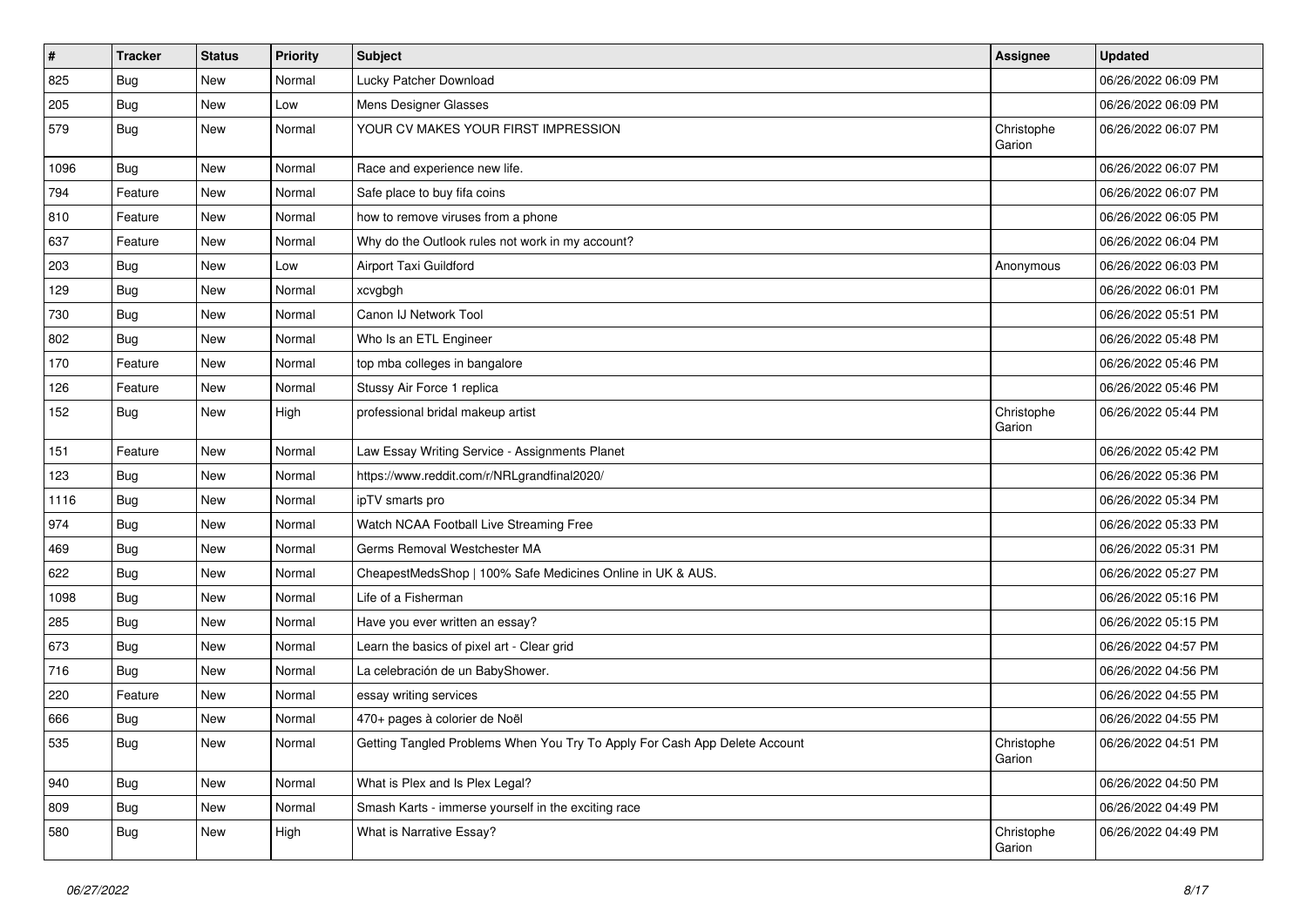| $\vert$ # | <b>Tracker</b> | <b>Status</b> | <b>Priority</b> | <b>Subject</b>                                                         | <b>Assignee</b>        | <b>Updated</b>      |
|-----------|----------------|---------------|-----------------|------------------------------------------------------------------------|------------------------|---------------------|
| 255       | Feature        | New           | Normal          | best doctor for psoriasis                                              |                        | 06/26/2022 04:49 PM |
| 644       | Bug            | <b>New</b>    | Normal          | <b>TeaTV App Review</b>                                                |                        | 06/26/2022 04:40 PM |
| 565       | Bug            | New           | Normal          | How To Install RepelisPlus On Your Android Phone?                      |                        | 06/26/2022 04:39 PM |
| 610       | Feature        | New           | Normal          | CheapestMedsShop 100% Safe Medicines Online in USA UK & AUS.           |                        | 06/26/2022 04:35 PM |
| 120       | <b>Bug</b>     | New           | Normal          | ghfjtkx                                                                | Pierre-Loïc<br>Garoche | 06/26/2022 04:31 PM |
| 801       | <b>Bug</b>     | New           | Normal          | Who Is an ETL Engineer                                                 |                        | 06/26/2022 04:29 PM |
| 750       | Bug            | New           | Normal          | Create a Report Template                                               |                        | 06/26/2022 04:27 PM |
| 601       | <b>Bug</b>     | New           | Normal          | Best Essay Writing Service UK                                          | Pierre-Loïc<br>Garoche | 06/26/2022 04:23 PM |
| 1097      | Bug            | New           | Normal          | Race and experience new life.                                          |                        | 06/26/2022 04:22 PM |
| 712       | <b>Bug</b>     | New           | Normal          | <b>Tips and Tricks</b>                                                 |                        | 06/26/2022 04:19 PM |
| 233       | Bug            | New           | Normal          | Anauthorsway.com: My User Experience                                   |                        | 06/26/2022 04:14 PM |
| 817       | <b>Bug</b>     | New           | Normal          | Pacman 30th Anniversary                                                |                        | 06/26/2022 04:13 PM |
| 631       | <b>Bug</b>     | New           | Normal          | How Can I Load Cash App Card at Walmart straight away?                 |                        | 06/26/2022 04:07 PM |
| 732       | Bug            | New           | Normal          | Get rectifications steps about why cash app transfer failed            |                        | 06/26/2022 03:28 PM |
| 515       | <b>Bug</b>     | New           | Normal          | Fragment Nike Dunk High Tokyo Fake                                     |                        | 06/26/2022 03:25 PM |
| 284       | Bug            | New           | Normal          | All About Cash App Transfer Fail Problems                              |                        | 06/26/2022 03:15 PM |
| 193       | <b>Bug</b>     | New           | Normal          | 18% Discount on Homeopathic medicines                                  |                        | 06/26/2022 03:13 PM |
| 674       | Bug            | New           | Normal          | The best game in 2021                                                  | Pierre-Loïc<br>Garoche | 06/26/2022 03:10 PM |
| 158       | Bug            | New           | Normal          | dfghj zcvgh                                                            |                        | 06/26/2022 02:58 PM |
| 592       | Bug            | New           | Normal          | Deezer Premium APK - Baixe músicas de qualquer lugar do mundo de graça |                        | 06/26/2022 02:55 PM |
| 519       | <b>Bug</b>     | New           | Normal          | Are you finding online UK Assignment writers?                          |                        | 06/26/2022 02:55 PM |
| 649       | Feature        | New           | Normal          | Pear Health Benefits                                                   |                        | 06/26/2022 02:53 PM |
| 247       | Bug            | New           | Normal          | best 4 Channel Amp                                                     |                        | 06/26/2022 02:47 PM |
| 312       | <b>Bug</b>     | New           | Normal          | Stain Protection Services in Virginia Beach VA                         |                        | 06/26/2022 02:46 PM |
| 582       | <b>Bug</b>     | New           | Normal          | Cash App Won't Let Me Send Money If There Is A Low Balance Available   | Pierre-Loïc<br>Garoche | 06/26/2022 02:39 PM |
| 822       | <b>Bug</b>     | New           | Normal          | Dowload Your Boyfriend Game                                            |                        | 06/26/2022 02:21 PM |
| 250       | Bug            | New           | Normal          | Reviews of phone ringtones                                             |                        | 06/26/2022 02:11 PM |
| 573       | <b>Bug</b>     | New           | Normal          | Experimente lo mejor en la aplicación Apk de juegos gratis             |                        | 06/26/2022 02:11 PM |
| 961       | <b>Bug</b>     | New           | Normal          | TeaTv is an Android                                                    |                        | 06/26/2022 02:02 PM |
| 589       | Bug            | New           | Normal          | How can I get the cash app phone number of customer support?           |                        | 06/26/2022 01:59 PM |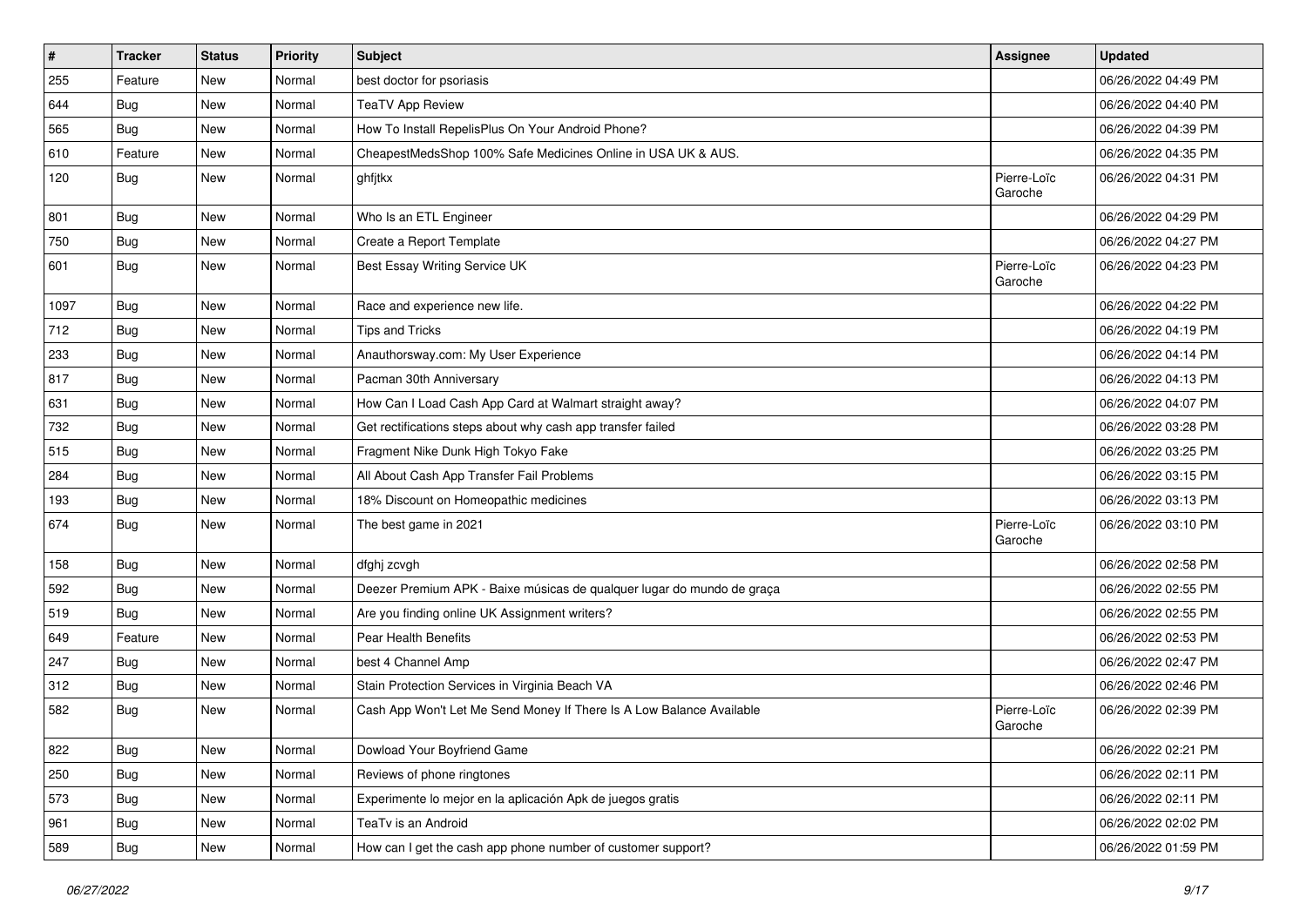| $\vert$ # | <b>Tracker</b> | <b>Status</b> | <b>Priority</b> | <b>Subject</b>                                                                | <b>Assignee</b>        | <b>Updated</b>      |
|-----------|----------------|---------------|-----------------|-------------------------------------------------------------------------------|------------------------|---------------------|
| 754       | <b>Bug</b>     | New           | Normal          | Cómo descargar tonos gratis de teléfono celular                               |                        | 06/26/2022 01:56 PM |
| 568       | Bug            | <b>New</b>    | Normal          | Instale a versão mais recente do YouTube Premium                              |                        | 06/26/2022 01:53 PM |
| 768       | <b>Bug</b>     | New           | Normal          | Where can you buy best jackets online?                                        |                        | 06/26/2022 01:50 PM |
| 144       | <b>Bug</b>     | New           | Normal          | curly bob lace front wigs                                                     |                        | 06/26/2022 01:44 PM |
| 705       | Bug            | New           | Normal          | wuxiaworld                                                                    |                        | 06/26/2022 01:43 PM |
| 784       | <b>Bug</b>     | New           | Normal          | How To Add Money On Cash App Card And Check The Funds?                        |                        | 06/26/2022 01:43 PM |
| 553       | Bug            | New           | Normal          | Cinema HD APK - Free Movie Enjoyment App on Android                           |                        | 06/26/2022 01:39 PM |
| 699       | Bug            | New           | Normal          | Would you be able to utilize Cash App Twitch?                                 |                        | 06/26/2022 01:31 PM |
| 735       | <b>Bug</b>     | New           | Normal          | A quick fix of how to get money back from cash app stocks                     |                        | 06/26/2022 01:31 PM |
| 575       | Feature        | New           | Low             | cheap jordan replicas for sale                                                | Pierre-Loïc<br>Garoche | 06/26/2022 01:30 PM |
| 265       | Bug            | New           | Normal          | 3 Faq's On Downloading To Your Apple Ipod                                     |                        | 06/26/2022 01:26 PM |
| 623       | Bug            | New           | Normal          | Listen to online radio stations for mobile phones                             |                        | 06/26/2022 01:20 PM |
| 640       | <b>Bug</b>     | New           | Normal          | play game with me                                                             |                        | 06/26/2022 01:19 PM |
| 759       | Bug            | New           | Normal          | Canon IJ Network Tool                                                         | Pierre-Loïc<br>Garoche | 06/26/2022 01:17 PM |
| 510       | Feature        | New           | Normal          | Fashion                                                                       | Anonymous              | 06/26/2022 01:11 PM |
| 88        | Bug            | New           | Normal          | kind2 output: When for node arguments                                         | Pierre-Loïc<br>Garoche | 06/26/2022 01:11 PM |
| 555       | <b>Bug</b>     | New           | Normal          | web design development in hyderabad                                           |                        | 06/26/2022 01:08 PM |
| 798       | Bug            | New           | Normal          | Who Is an ETL Engineer                                                        |                        | 06/26/2022 01:07 PM |
| 537       | Bug            | New           | Normal          | Get tech assistance with customer support on ATT Yahoo email login issue.     |                        | 06/26/2022 01:06 PM |
| 664       | <b>Bug</b>     | New           | Normal          | Tea TV Apk Download - The Best Way to Watch Movies Offline                    |                        | 06/26/2022 12:59 PM |
| 811       | <b>Bug</b>     | New           | Normal          | Canon IJ Network Tool                                                         |                        | 06/26/2022 12:58 PM |
| 251       | <b>Bug</b>     | New           | Normal          | All About Cash App Transfer Fail Problems                                     | Pierre-Loïc<br>Garoche | 06/26/2022 12:57 PM |
| 136       | Bug            | New           | Normal          | snappow                                                                       |                        | 06/26/2022 12:51 PM |
| 189       | Bug            | New           | Normal          | <b>College Biology Writing Services</b>                                       |                        | 06/26/2022 12:50 PM |
| 922       | <b>Bug</b>     | New           | Normal          | Why Is The Need For Assignment Writing Services?                              |                        | 06/26/2022 12:42 PM |
| 783       | <b>Bug</b>     | New           | Normal          | How Do I Determine The Reasons And Solutions To Fix Cash App Transfer Failed? |                        | 06/26/2022 12:30 PM |
| 263       | Feature        | New           | Normal          | Wrecked Car Is Nothing But A Worthless                                        | Pierre-Loïc<br>Garoche | 06/26/2022 12:27 PM |
| 749       | Bug            | New           | Normal          | The Best Bubble Shooter Game for Android                                      |                        | 06/26/2022 12:12 PM |
| 941       | <b>Bug</b>     | New           | Normal          | is Disney Now and Disney Plus different?                                      |                        | 06/26/2022 12:10 PM |
| 1115      | <b>Bug</b>     | New           | Normal          | How to access your saved favorite Tiktok                                      |                        | 06/26/2022 12:01 PM |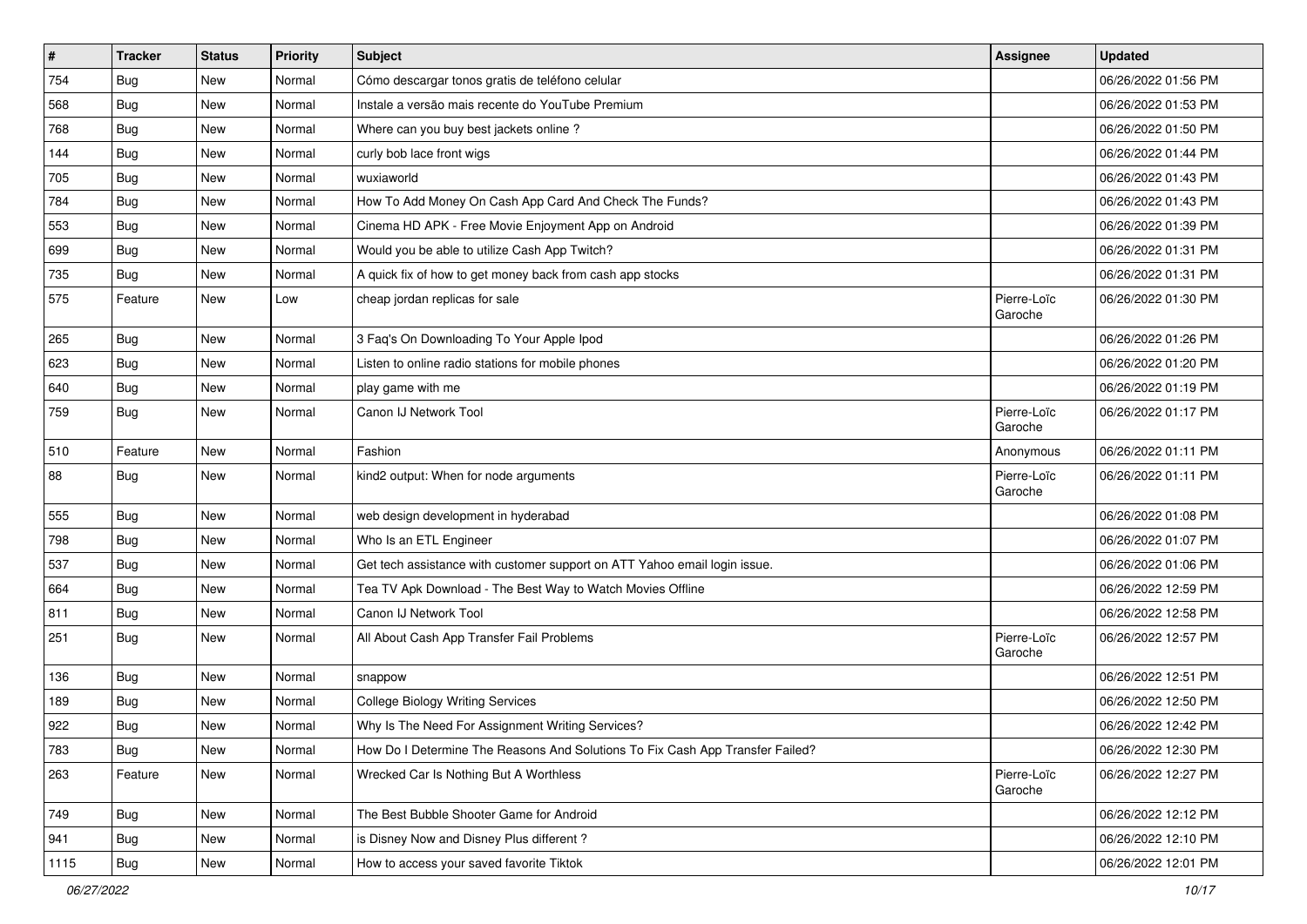| $\vert$ # | <b>Tracker</b> | <b>Status</b> | <b>Priority</b> | <b>Subject</b>                                                                   | <b>Assignee</b>        | <b>Updated</b>      |
|-----------|----------------|---------------|-----------------|----------------------------------------------------------------------------------|------------------------|---------------------|
| 466       | <b>Bug</b>     | New           | Normal          | Floor Stripping Westchester MA                                                   |                        | 06/26/2022 11:57 AM |
| 549       | <b>Bug</b>     | New           | Normal          | Radio Luisteren                                                                  |                        | 06/26/2022 11:56 AM |
| 260       | Bug            | New           | Normal          | Web Design Services Near Me                                                      |                        | 06/26/2022 11:55 AM |
| 264       | <b>Bug</b>     | New           | Normal          | We Buy Your Unwanted Car                                                         | Corentin<br>Lauverjat  | 06/26/2022 11:42 AM |
| 150       | <b>Bug</b>     | New           | Normal          | dfgh                                                                             |                        | 06/26/2022 11:41 AM |
| 1120      | Bug            | New           | Normal          | Summary of 5 best coloring apps on phones                                        |                        | 06/26/2022 11:32 AM |
| 231       | Bug            | New           | Normal          | Is the ringtone download difficult or not?                                       | Pierre-Loïc<br>Garoche | 06/26/2022 11:30 AM |
| 777       | <b>Bug</b>     | New           | Normal          | Obtain driving instructions using Google Maps.                                   |                        | 06/26/2022 11:30 AM |
| 230       | <b>Bug</b>     | New           | Normal          | Add Money To Cash App Card - Auto Cash Apps                                      |                        | 06/26/2022 11:25 AM |
| 258       | <b>Bug</b>     | New           | Normal          | Fake Nike Dunk High AMBUSH Deep Royal                                            |                        | 06/26/2022 11:25 AM |
| 698       | Feature        | New           | Normal          | Connect with cash app representative to ask about cash app flip scam             |                        | 06/26/2022 11:24 AM |
| 574       | <b>Bug</b>     | New           | Normal          | How to fix the Epson printer offline issue due to a wired connection?            |                        | 06/26/2022 11:19 AM |
| 620       | <b>Bug</b>     | New           | Normal          | Viagra Meds: Fastest & Quick Delivery On Your Doorstep - USA                     |                        | 06/26/2022 11:15 AM |
| 604       | Bug            | New           | Normal          | <b>Idle Game Online</b>                                                          |                        | 06/26/2022 11:11 AM |
| 473       | Bug            | New           | Normal          | Floor Stripping Arlington MA                                                     |                        | 06/26/2022 11:10 AM |
| 685       | Bug            | New           | Low             | youtube thumbnail downloader                                                     | Pierre-Loïc<br>Garoche | 06/26/2022 11:07 AM |
| 257       | <b>Bug</b>     | New           | Normal          | Best latte machines                                                              |                        | 06/26/2022 11:07 AM |
| 788       | Bug            | New           | Normal          | Intro Maker Mod APK                                                              |                        | 06/26/2022 11:01 AM |
| 470       | Bug            | New           | Normal          | Commercial Floor Cleaning Westchester MA                                         |                        | 06/26/2022 10:56 AM |
| 140       | <b>Bug</b>     | New           | Normal          | sugarbalanceusa                                                                  |                        | 06/26/2022 10:54 AM |
| 567       | <b>Bug</b>     | New           | Normal          | Singapore assignment help                                                        |                        | 06/26/2022 10:52 AM |
| 118       | <b>Bug</b>     | New           | Normal          | golf                                                                             | Anonymous              | 06/26/2022 10:39 AM |
| 547       | Bug            | New           | Normal          | Get rid of the issue of cash app down by calling experts.                        |                        | 06/26/2022 10:38 AM |
| 952       | Bug            | New           | Normal          | Canon IJ Network Tool                                                            |                        | 06/26/2022 10:35 AM |
| 812       | Feature        | New           | Normal          | canon.com/ijsetup                                                                |                        | 06/26/2022 10:21 AM |
| 662       | Bug            | New           | Normal          | Oreo TV Download - The Easiest Way to Watch Live TV                              |                        | 06/26/2022 10:14 AM |
| 581       | Bug            | New           | Normal          | E-Learning Course Help                                                           |                        | 06/26/2022 10:14 AM |
| 597       | Bug            | New           | Normal          | Universo s / f Download                                                          |                        | 06/26/2022 10:14 AM |
| 617       | <b>Bug</b>     | New           | Normal          | Buy Vidalista Tablets (Tadalafil) at [\$25 OFF + Free Shipping] Vidalistatablets |                        | 06/26/2022 10:11 AM |
| 967       | Feature        | New           | Normal          | stream live nfl games free online                                                |                        | 06/26/2022 10:09 AM |
| 184       | Bug            | New           | Normal          | Affordable Business Writing Services                                             |                        | 06/26/2022 09:46 AM |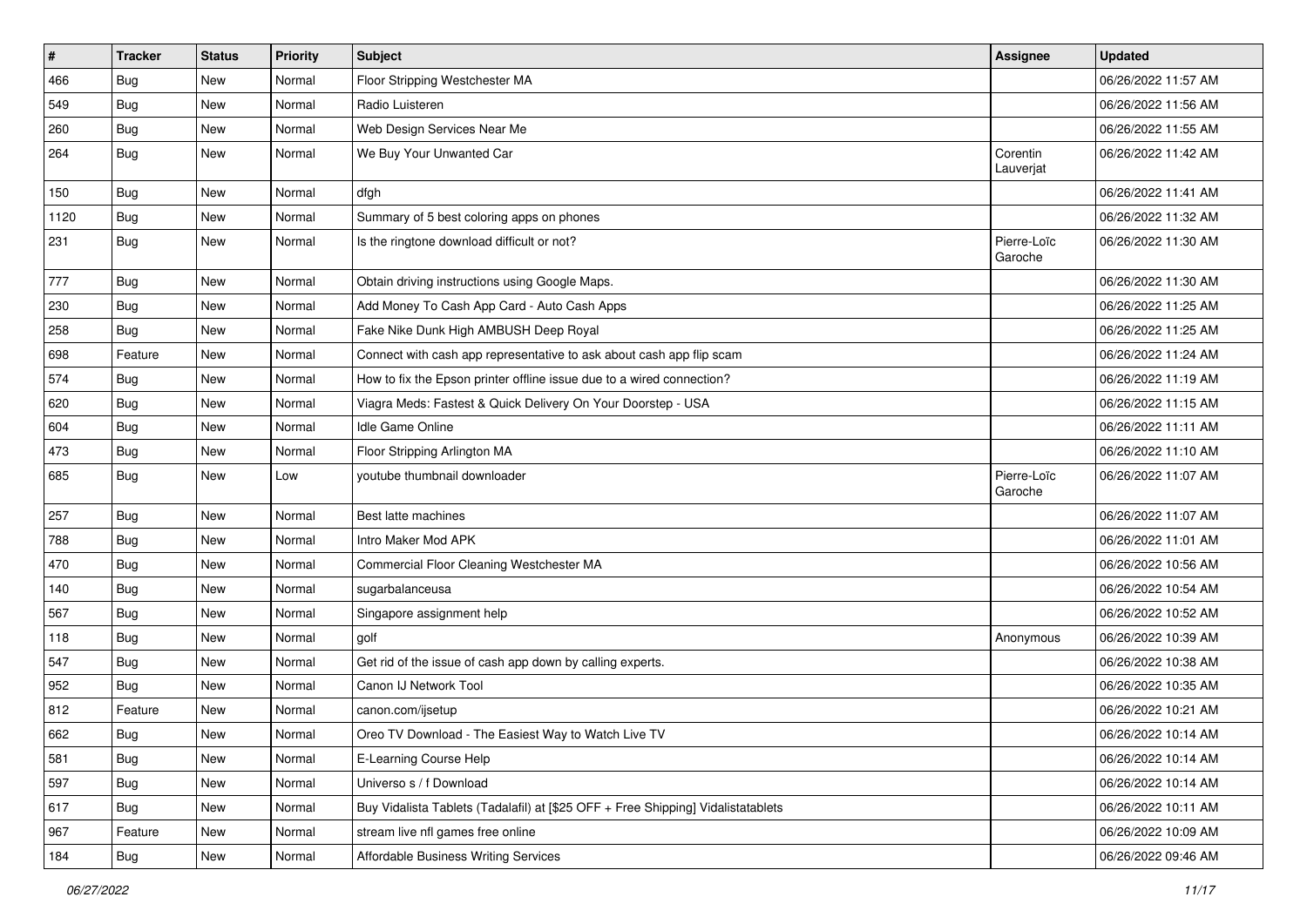| $\vert$ # | <b>Tracker</b> | <b>Status</b> | <b>Priority</b> | <b>Subject</b>                                                                                                                                           | <b>Assignee</b>        | <b>Updated</b>      |
|-----------|----------------|---------------|-----------------|----------------------------------------------------------------------------------------------------------------------------------------------------------|------------------------|---------------------|
| 642       | <b>Bug</b>     | <b>New</b>    | Normal          | thong tin thoi tiet ngay hom nay                                                                                                                         |                        | 06/26/2022 09:45 AM |
| 993       | <b>Bug</b>     | <b>New</b>    | Normal          | IO Games Free Online                                                                                                                                     |                        | 06/26/2022 09:41 AM |
| 652       | Bug            | New           | Normal          | <b>Sesame Health Benefits</b>                                                                                                                            |                        | 06/26/2022 09:38 AM |
| 400       | Bug            | <b>New</b>    | Normal          | Office Moving Services in Potomac MD                                                                                                                     |                        | 06/26/2022 09:28 AM |
| 799       | Bug            | <b>New</b>    | Normal          | Who Is an ETL Engineer                                                                                                                                   |                        | 06/26/2022 09:27 AM |
| 989       | Bug            | <b>New</b>    | Normal          | Barewoods Wax Cigar                                                                                                                                      |                        | 06/26/2022 09:19 AM |
| 1111      | Bug            | <b>New</b>    | Normal          | LOLBeans is a fun battle royale game where you race with other players while avoiding obstacles. Reach the end<br>of the course in competitive gameplay! |                        | 06/26/2022 09:17 AM |
| 706       | Bug            | <b>New</b>    | Normal          | How Can You Cancel A Cash App Payment Without Any Prior Information?                                                                                     |                        | 06/26/2022 09:13 AM |
| 770       | Bug            | <b>New</b>    | Normal          | Canon IJ Network Tool                                                                                                                                    |                        | 06/26/2022 09:12 AM |
| 1109      | Feature        | <b>New</b>    | Normal          | Six Guns Mod Apk Answers Your Questions                                                                                                                  | Christophe<br>Garion   | 06/26/2022 09:12 AM |
| 613       | Bug            | <b>New</b>    | Normal          | Buy Aspadol 100mg Tab Online in US, UK, AU   Erospharmacy                                                                                                |                        | 06/26/2022 09:10 AM |
| 142       | Feature        | New           | Normal          | About ashimary hair                                                                                                                                      |                        | 06/26/2022 09:07 AM |
| 115       | <b>Bug</b>     | <b>New</b>    | Normal          | <b>NFL LIVE STREAM</b>                                                                                                                                   |                        | 06/26/2022 08:48 AM |
| 958       | Bug            | <b>New</b>    | Normal          | Avail Cash app support service to know Sutton bank cash app number                                                                                       |                        | 06/26/2022 08:46 AM |
| 658       | Bug            | <b>New</b>    | Normal          | <b>Watermelon Nutrition Facts And Health Benefits</b>                                                                                                    |                        | 06/26/2022 08:33 AM |
| 578       | Feature        | New           | High            | Derrick Gore                                                                                                                                             | Pierre-Loïc<br>Garoche | 06/26/2022 08:32 AM |
| 984       | Bug            | <b>New</b>    | Normal          | How to disable, permanently delete Twitter account on phone, PC                                                                                          |                        | 06/26/2022 08:28 AM |
| 747       | <b>Bug</b>     | New           | Normal          | How to Install Tyflex Plus on Your Android Device                                                                                                        |                        | 06/26/2022 08:16 AM |
| 551       | <b>Bug</b>     | <b>New</b>    | Normal          | Why Do Students Need Online Best Dissertation Writing Services?                                                                                          |                        | 06/26/2022 08:15 AM |
| 216       | Feature        | <b>New</b>    | High            | Barry Keoghan                                                                                                                                            | Pierre-Loïc<br>Garoche | 06/26/2022 08:04 AM |
| 874       | Bug            | <b>New</b>    | Normal          | Cómo descargar Minecraft Apk                                                                                                                             |                        | 06/26/2022 08:01 AM |
| 767       | <b>Bug</b>     | New           | Normal          | apkmod                                                                                                                                                   |                        | 06/26/2022 07:59 AM |
| 963       | Feature        | <b>New</b>    | Normal          | Why I am not getting cool cash app card designs- call experts                                                                                            |                        | 06/26/2022 07:52 AM |
| 570       | Bug            | New           | Normal          | What is Sutton bank cash app customer service phone number?                                                                                              | Pierre-Loïc<br>Garoche | 06/26/2022 07:49 AM |
| 1102      | <b>Bug</b>     | <b>New</b>    | Normal          | Charlottesville Travel Guide?                                                                                                                            |                        | 06/26/2022 07:44 AM |
| 517       | <b>Bug</b>     | New           | Normal          | Proficient tips to take help of cash app support professionals:                                                                                          |                        | 06/26/2022 07:34 AM |
| 475       | <b>Bug</b>     | New           | Normal          | Floor Cleaning Arlington MA                                                                                                                              |                        | 06/26/2022 07:33 AM |
| 964       | Bug            | <b>New</b>    | Normal          | Can I Fix Cash App Transfer Failed Issues By Adding Sufficient Funds?                                                                                    |                        | 06/26/2022 07:21 AM |
| 771       | <b>Bug</b>     | <b>New</b>    | Normal          | united airlines baggage policy                                                                                                                           |                        | 06/26/2022 07:19 AM |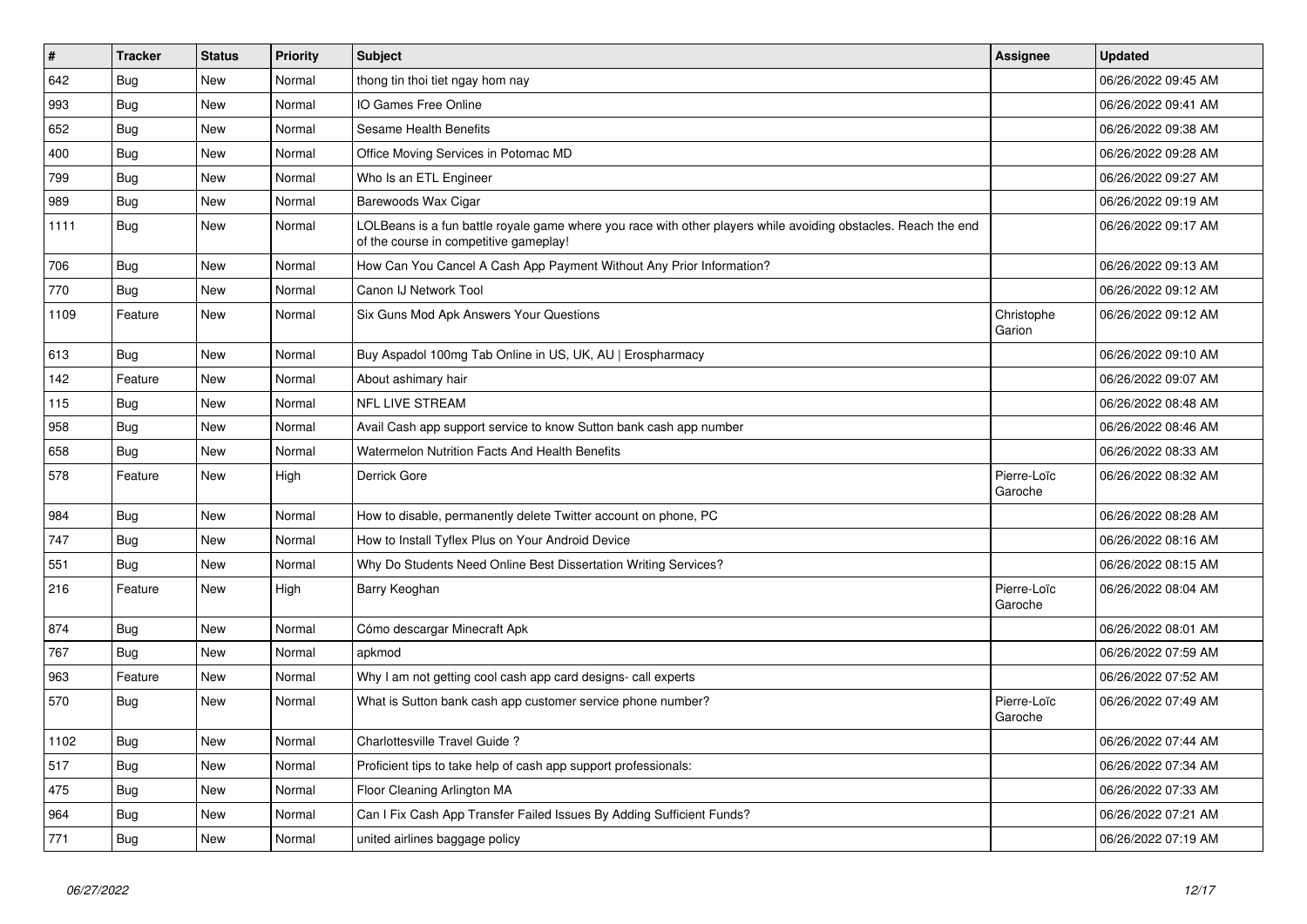| $\vert$ # | <b>Tracker</b> | <b>Status</b> | <b>Priority</b> | <b>Subject</b>                                                               | <b>Assignee</b>        | <b>Updated</b>      |
|-----------|----------------|---------------|-----------------|------------------------------------------------------------------------------|------------------------|---------------------|
| 960       | Feature        | New           | Normal          | Zooming Instagram Picture In Full HD                                         | Pierre-Loïc<br>Garoche | 06/26/2022 07:18 AM |
| 682       | Bug            | New           | Normal          | Does Facebook customer service live chat allow to speak with someone?        |                        | 06/26/2022 07:17 AM |
| 520       | Bug            | New           | Normal          | What Is The Major Role Of Cash.app/Help and Support Page?                    |                        | 06/26/2022 07:10 AM |
| 814       | Bug            | New           | Normal          | Stage Fright Cure                                                            | Pierre-Loïc<br>Garoche | 06/26/2022 07:04 AM |
| 628       | <b>Bug</b>     | New           | Normal          | CV reviewing services!                                                       |                        | 06/26/2022 06:49 AM |
| 657       | <b>Bug</b>     | New           | Normal          | Coconut Nutrition Facts And Health Benefits                                  |                        | 06/26/2022 06:45 AM |
| 627       | Bug            | New           | Normal          | <b>HELO</b>                                                                  |                        | 06/26/2022 06:42 AM |
| 638       | Bug            | New           | Normal          | Run 3 game                                                                   |                        | 06/26/2022 06:31 AM |
| 217       | Bug            | New           | Normal          | How this service matter most?                                                |                        | 06/26/2022 06:31 AM |
| 718       | <b>Bug</b>     | New           | High            | Solve Complex Accounting Assignments                                         | Hamza<br>Bourbouh      | 06/26/2022 06:17 AM |
| 728       | Bug            | New           | Normal          | Will Cash App refund money if scammed? Hitches With Optimum Ease             |                        | 06/26/2022 06:15 AM |
| 714       | Bug            | New           | Normal          | Cuevana 3 Premium - Enjoy Your Favorite Movies and TV Shows on Your Smart TV |                        | 06/26/2022 06:14 AM |
| 977       | Bug            | New           | Normal          | Fans of the Old Country will like this book.                                 |                        | 06/26/2022 05:54 AM |
| 572       | Feature        | New           | Normal          | New features of WhatsApp Plus on Android phones                              | Pierre-Loïc<br>Garoche | 06/26/2022 05:54 AM |
| 609       | Bug            | New           | High            | Online Trusted Medicine Store in US for Health - Genericmedsupply            |                        | 06/26/2022 05:43 AM |
| 990       | <b>Bug</b>     | New           | Normal          | Mushrooms                                                                    |                        | 06/26/2022 05:41 AM |
| 116       | Bug            | New           | Normal          | aertaeyg                                                                     |                        | 06/26/2022 05:38 AM |
| 481       | Bug            | New           | Normal          | Nur Online Shop                                                              |                        | 06/26/2022 05:37 AM |
| 198       | Bug            | <b>New</b>    | Normal          | DR. RECKEWEG R42 (HAEMOVENIN) (22ML)                                         |                        | 06/26/2022 05:31 AM |
| 772       | Bug            | New           | Normal          | united airlines baggage policy                                               |                        | 06/26/2022 05:25 AM |
| 639       | <b>Bug</b>     | New           | Normal          | thong tin chinh xac                                                          |                        | 06/26/2022 05:25 AM |
| 946       | Bug            | New           | Normal          | What is Plex and Is Plex Legal?                                              |                        | 06/26/2022 05:23 AM |
| 128       | <b>Bug</b>     | New           | Normal          | dfgbd                                                                        |                        | 06/26/2022 05:07 AM |
| 465       | Bug            | <b>New</b>    | Normal          | Carpet Cleaning Westchester MA                                               |                        | 06/26/2022 05:07 AM |
| 717       | Bug            | New           | Normal          | Disney Plus Apk - Watch Movies and TV Shows on Your Device                   |                        | 06/26/2022 04:56 AM |
| 680       | Feature        | New           | Normal          | Word Jewels 2                                                                |                        | 06/26/2022 04:55 AM |
| 686       | Bug            | New           | Normal          | Welcome To The Most Demandable Mahipalpur Escorts Agency                     |                        | 06/26/2022 04:37 AM |
| 950       | <b>Bug</b>     | New           | Normal          | ij.start canon                                                               |                        | 06/26/2022 04:35 AM |
| 310       | Bug            | New           | Normal          | Mattress Cleaning Services in Virginia Beach VA                              |                        | 06/26/2022 04:33 AM |
| 197       | <b>Bug</b>     | New           | Normal          | SBL JABORANDI PLUS HAIR OIL - COMPLETE SCALP CARE (100ML)                    |                        | 06/26/2022 04:26 AM |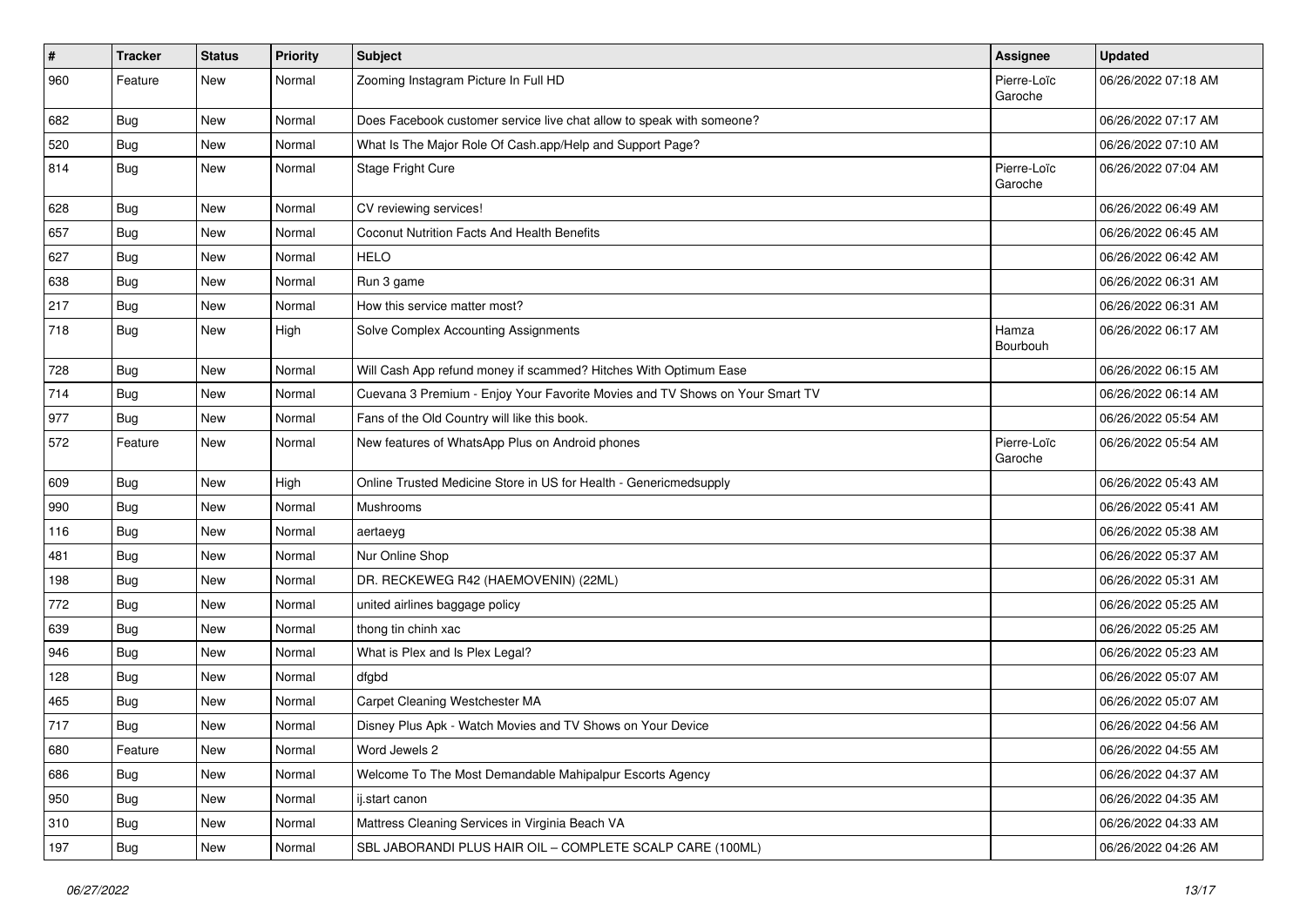| #   | <b>Tracker</b> | <b>Status</b> | <b>Priority</b> | Subject                                                            | Assignee               | <b>Updated</b>      |
|-----|----------------|---------------|-----------------|--------------------------------------------------------------------|------------------------|---------------------|
| 521 | Feature        | New           | Normal          | Check out the Cash app Card balance for an overdraft.              | Pierre-Loïc<br>Garoche | 06/26/2022 04:22 AM |
| 476 | Feature        | New           | High            | <b>American Airlines Reservations</b>                              |                        | 06/26/2022 04:14 AM |
| 829 | <b>Bug</b>     | New           | Normal          | Write My Dissertation For Me UK                                    | Pierre-Loïc<br>Garoche | 06/26/2022 04:13 AM |
| 935 | Bug            | New           | Normal          | MovieBox Pro Apk - Watch Movies and TV Shows on Your Android Phone |                        | 06/26/2022 04:11 AM |
| 528 | <b>Bug</b>     | New           | Normal          | Korean Mag                                                         |                        | 06/26/2022 03:41 AM |
| 779 | Feature        | New           | Normal          | Latest Whatsapp groups for Teens                                   | Pierre-Loïc<br>Garoche | 06/26/2022 02:43 AM |
| 677 | <b>Bug</b>     | <b>New</b>    | Normal          | Logo Design Services Near Me                                       |                        | 06/26/2022 02:32 AM |
| 243 | Feature        | New           | Normal          | Reconstruir la pandilla de la mafia en Gangstar Vegas MOD APK      |                        | 06/26/2022 02:20 AM |
| 621 | <b>Bug</b>     | New           | Normal          | Buy All Modafinil & Armodafinil Tablets @Buy Modafinil US          |                        | 06/26/2022 02:20 AM |
| 741 | Bug            | <b>New</b>    | Normal          | <b>Blockchain Technology Solutions</b>                             |                        | 06/26/2022 02:19 AM |
| 994 | Feature        | New           | Normal          | Cricut.com/setup                                                   |                        | 06/26/2022 02:00 AM |
| 586 | <b>Bug</b>     | New           | Normal          | Best Modifications For Your Mobile Phone                           |                        | 06/26/2022 01:51 AM |
| 161 | <b>Bug</b>     | New           | Normal          | dfdrtyuio                                                          |                        | 06/26/2022 01:46 AM |
| 259 | <b>Bug</b>     | New           | Normal          | call center services                                               |                        | 06/26/2022 01:30 AM |
| 542 | <b>Bug</b>     | New           | Normal          | Web N Logo Design                                                  |                        | 06/26/2022 01:28 AM |
| 554 | <b>Bug</b>     | New           | Normal          | XvideoStudio Video Editor APK Free Download on TechToDown          |                        | 06/26/2022 01:18 AM |
| 931 | Feature        | New           | High            | Situs Judi Slot Online apel888                                     | Pierre-Loïc<br>Garoche | 06/26/2022 01:07 AM |
| 352 | Bug            | New           | Normal          | Tile & Grout Cleaning Services in Chesapeake VA                    |                        | 06/26/2022 01:05 AM |
| 659 | Bug            | New           | Normal          | Olive Oil Properties And Health Benefits                           |                        | 06/26/2022 12:59 AM |
| 650 | <b>Bug</b>     | New           | Normal          | <b>Cherries Health Benefits</b>                                    |                        | 06/26/2022 12:57 AM |
| 202 | <b>Bug</b>     | New           | Normal          | blonde wig                                                         |                        | 06/26/2022 12:52 AM |
| 618 | Bug            | <b>New</b>    | Normal          | Buy Steroids Online with OurMedicnes.com   Best Quality Steroids   |                        | 06/26/2022 12:42 AM |
| 671 | Bug            | New           | Normal          | Hot games                                                          | Pierre-Loïc<br>Garoche | 06/26/2022 12:40 AM |
| 587 | <b>Bug</b>     | <b>New</b>    | Normal          | Why Picsart Pro Offers Great Features                              |                        | 06/26/2022 12:18 AM |
| 602 | <b>Bug</b>     | New           | Normal          | <b>Best Essay Writing Service UK</b>                               | Pierre-Loïc<br>Garoche | 06/26/2022 12:16 AM |
| 563 | Bug            | New           | Normal          | Understanding the Difference Between Free and Paid Mod Apks        |                        | 06/26/2022 12:15 AM |
| 708 | Bug            | New           | Normal          | Efficient ways to proceed with the cash app dispute process?       |                        | 06/26/2022 12:08 AM |
| 630 | <b>Bug</b>     | New           | Normal          | How Can I Load Cash App Card at Walmart straight away?             |                        | 06/26/2022 12:04 AM |
| 635 | Bug            | New           | Normal          | Buy Steroids Online with OurMedicnes.com   Best Quality Steroids   |                        | 06/26/2022 12:01 AM |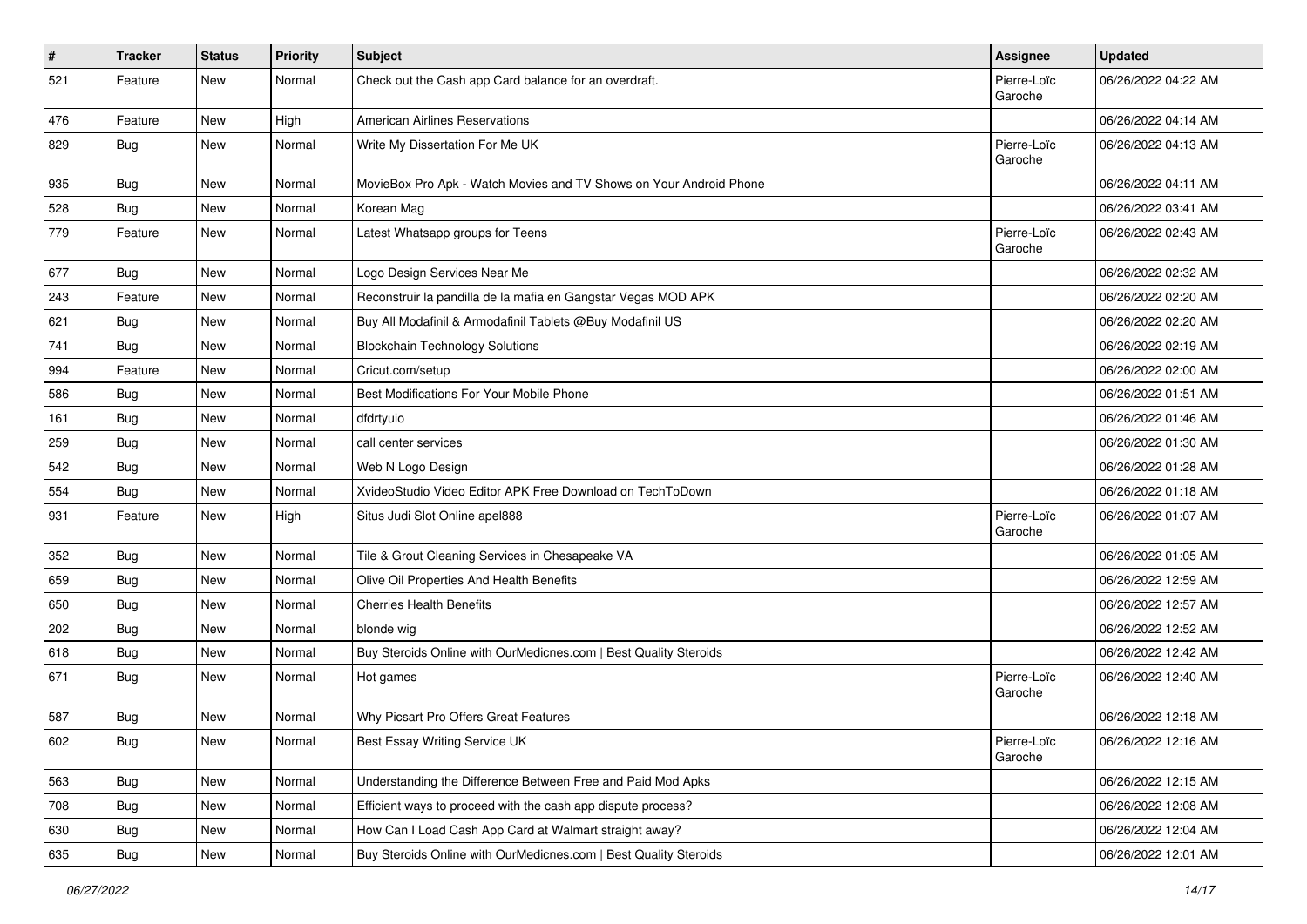| $\sharp$ | <b>Tracker</b> | <b>Status</b> | <b>Priority</b> | Subject                                                                                                 | Assignee             | <b>Updated</b>      |
|----------|----------------|---------------|-----------------|---------------------------------------------------------------------------------------------------------|----------------------|---------------------|
| 968      | Feature        | New           | Normal          | watch nfl online free live streaming                                                                    |                      | 06/25/2022 11:52 PM |
| 558      | Feature        | New           | Normal          | <b>Stunning Classic Sofas</b>                                                                           |                      | 06/25/2022 11:46 PM |
| 954      | <b>Bug</b>     | New           | Normal          | AZ Screen Recorder Mod                                                                                  |                      | 06/25/2022 11:24 PM |
| 227      | <b>Bug</b>     | <b>New</b>    | Normal          | Cash App Help & Solutions - Here You Will Get Better Assistance                                         |                      | 06/25/2022 11:21 PM |
| 583      | Bug            | New           | High            | Need the Cash app customer service phone number?                                                        |                      | 06/25/2022 11:18 PM |
| 477      | <b>Bug</b>     | New           | Normal          | What Does Online Coupon Mean?                                                                           |                      | 06/25/2022 11:15 PM |
| 742      | Bug            | New           | Normal          | How Long Does Cash App Support Take To Respond For A Better Support?                                    |                      | 06/25/2022 11:00 PM |
| 479      | <b>Bug</b>     | New           | Normal          | Limousine Service Bellevue WA                                                                           |                      | 06/25/2022 10:54 PM |
| 955      | <b>Bug</b>     | New           | Normal          | How Long Does Verification Take On Cash App If You Apply For The Verification?                          | Christophe<br>Garion | 06/25/2022 10:50 PM |
| 800      | Bug            | New           | Normal          | Who Is an ETL Engineer                                                                                  |                      | 06/25/2022 10:31 PM |
| 1114     | <b>Bug</b>     | <b>New</b>    | Normal          | To control the car, all you must do is click to go left or right and release the button to go straight. |                      | 06/25/2022 10:15 PM |
| 956      | Bug            | New           | Normal          | <b>FNF Free Mods Online</b>                                                                             |                      | 06/25/2022 09:59 PM |
| 1106     | <b>Bug</b>     | New           | Normal          | How Do I Get Cash App ++ Without Confronting Any Technical Glitches?                                    |                      | 06/25/2022 09:53 PM |
| 185      | Bug            | <b>New</b>    | Normal          | Non-Plagiarized Research Writing                                                                        |                      | 06/25/2022 09:34 PM |
| 710      | <b>Bug</b>     | New           | Normal          | Take Necessary Assistance If You Are Unable Activate Cash App Card                                      |                      | 06/25/2022 09:26 PM |
| 1103     | <b>Bug</b>     | <b>New</b>    | Normal          | Idle game fix bug                                                                                       |                      | 06/25/2022 09:08 PM |
| 979      | Bug            | New           | Normal          | Free Gas Cards for the Unemployed                                                                       |                      | 06/25/2022 09:02 PM |
| 668      | <b>Bug</b>     | New           | Normal          | Get to know Cash App Refund Process here                                                                |                      | 06/25/2022 08:53 PM |
| 731      | Bug            | New           | Normal          | Avail Of Cash App Customer Service If Unable To Down Cash App Mobile App?                               |                      | 06/25/2022 08:36 PM |
| 615      | Bug            | <b>New</b>    | Normal          | CheapestMedsShop   100% Safe Medicines Online in USA UK & AUS.                                          |                      | 06/25/2022 08:36 PM |
| 695      | <b>Bug</b>     | New           | Normal          | Refer Listas IPTV Apk                                                                                   |                      | 06/25/2022 08:23 PM |
| 600      | Bug            | <b>New</b>    | Normal          | Play Store Pro                                                                                          |                      | 06/25/2022 08:17 PM |
| 225      | Bug            | New           | Normal          | instant personal loan                                                                                   |                      | 06/25/2022 08:11 PM |
| 450      | Bug            | New           | Normal          | Floor Stripping Quincy MA                                                                               |                      | 06/25/2022 08:06 PM |
| 552      | Feature        | New           | Normal          | Radio rfm and the benefits of radio rfm                                                                 |                      | 06/25/2022 08:02 PM |
| 457      | <b>Bug</b>     | New           | Normal          | Carpet Cleaning Medford MA                                                                              |                      | 06/25/2022 07:36 PM |
| 704      | <b>Bug</b>     | <b>New</b>    | Normal          | Reach support team of Chime Customer Service for instant help                                           |                      | 06/25/2022 07:25 PM |
| 524      | Bug            | New           | Normal          | How Does Google Account Recovery Work If Your Account Is Hacked?                                        |                      | 06/25/2022 07:08 PM |
| 178      | Bug            | New           | Normal          | transparent lace wigs                                                                                   |                      | 06/25/2022 07:07 PM |
| 564      | <b>Bug</b>     | New           | Normal          | How To Install RepelisPlus On Your Android Phone?                                                       |                      | 06/25/2022 06:46 PM |
| 1024     | <b>Bug</b>     | New           | Normal          | How to choose the right broker                                                                          |                      | 06/25/2022 06:23 PM |
| 1025     | <b>Bug</b>     | New           | Normal          | how to change the logo in wordpress                                                                     |                      | 06/25/2022 06:20 PM |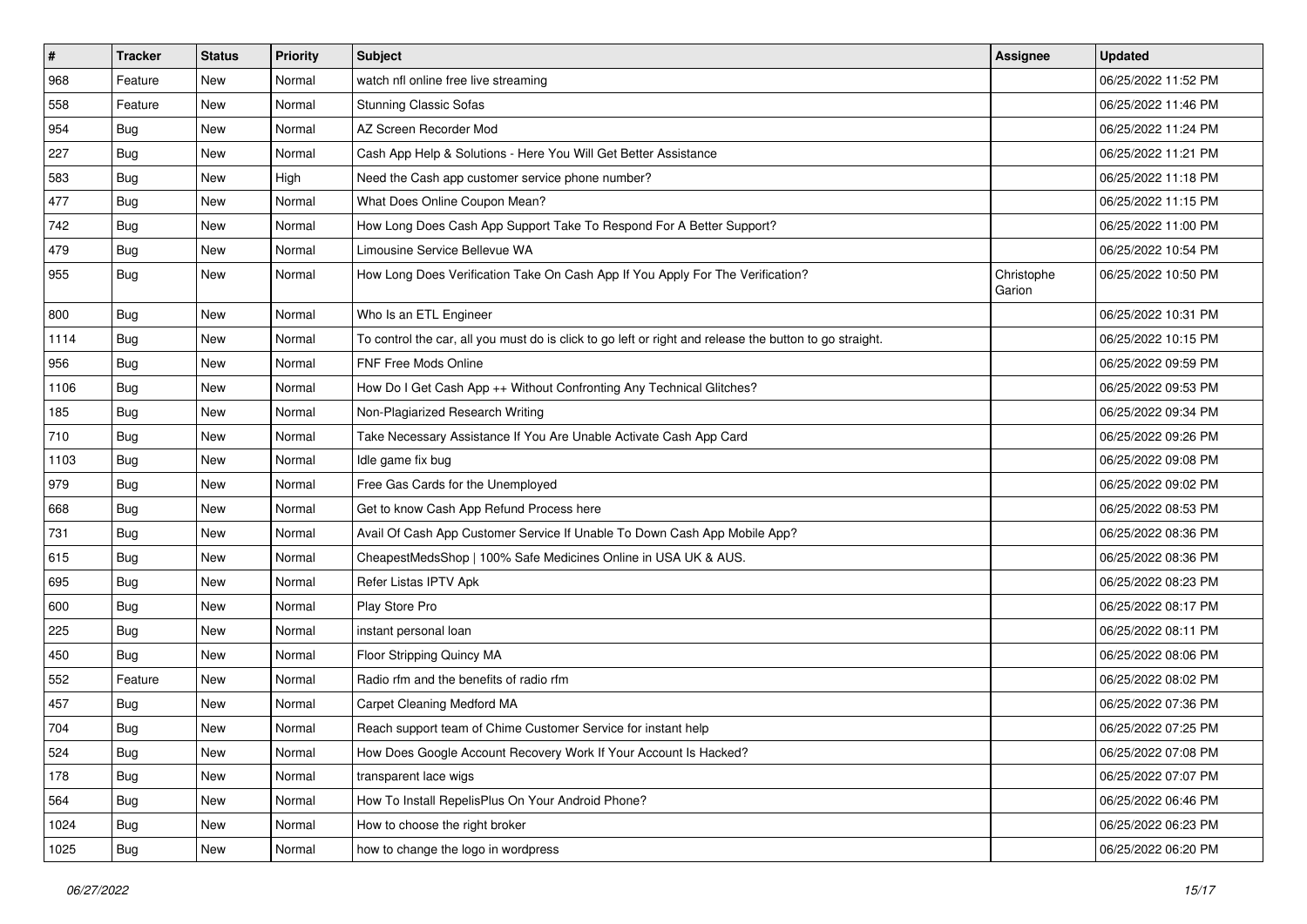| $\vert$ # | <b>Tracker</b> | <b>Status</b> | Priority | <b>Subject</b>                                                                                               | <b>Assignee</b>        | <b>Updated</b>      |
|-----------|----------------|---------------|----------|--------------------------------------------------------------------------------------------------------------|------------------------|---------------------|
| 1026      | <b>Bug</b>     | New           | Normal   | New Puzzle Game for All Age - Dordle                                                                         |                        | 06/25/2022 06:17 PM |
| 1027      | <b>Bug</b>     | New           | Normal   | Word hurdle: Viral and Fun Online Game                                                                       |                        | 06/25/2022 06:13 PM |
| 526       | Bug            | New           | Normal   | Soundcloud to mp3 converter - Download Soundcloud songs                                                      |                        | 06/25/2022 05:36 PM |
| 804       | <b>Bug</b>     | New           | Normal   | Review                                                                                                       |                        | 06/25/2022 05:07 PM |
| 709       | Bug            | New           | Normal   | How To Load Cash App Card At Walmart Without Having To Face Any Hassle?                                      |                        | 06/25/2022 05:02 PM |
| 636       | <b>Bug</b>     | New           | Normal   | What is the most popular furniture color?                                                                    |                        | 06/25/2022 04:57 PM |
| 133       | <b>Bug</b>     | New           | Normal   | craftlabs                                                                                                    |                        | 06/25/2022 04:43 PM |
| 242       | Feature        | New           | Normal   | Descripción de Torque Pro MOD APK para Android                                                               |                        | 06/25/2022 04:37 PM |
| 483       | <b>Bug</b>     | New           | Normal   | UK best essay writing service                                                                                |                        | 06/25/2022 04:05 PM |
| 634       | Bug            | New           | Normal   | Buy Vidalista Tablets (Tadalafil) at [\$25 OFF + Free Shipping] Vidalistatablets                             |                        | 06/25/2022 04:00 PM |
| 598       | <b>Bug</b>     | New           | Normal   | Universo s / f Download                                                                                      |                        | 06/25/2022 03:38 PM |
| 653       | <b>Bug</b>     | New           | Normal   | Jujube (Jinjoles): Properties And Health Benefits                                                            |                        | 06/25/2022 03:18 PM |
| 720       | Bug            | New           | Normal   | How does Cash App Phone Number provide a quick treatment?                                                    |                        | 06/25/2022 02:32 PM |
| 556       | Bug            | New           | Normal   | Play Game Mod Apk With Your Friends                                                                          |                        | 06/25/2022 02:31 PM |
| 584       | <b>Bug</b>     | New           | Normal   | Want the cash app customer service number to check balance?                                                  |                        | 06/25/2022 02:30 PM |
| 722       | Bug            | New           | Normal   | Vergrößern Sie Instagram-Fotos mit instazoom                                                                 | Christophe<br>Garion   | 06/25/2022 02:24 PM |
| 667       | Bug            | New           | Normal   | What Is a Ringtone?                                                                                          |                        | 06/25/2022 02:04 PM |
| 703       | Bug            | New           | Normal   | For real-time help, dial Facebook customer service number                                                    |                        | 06/25/2022 02:00 PM |
| 724       | Bug            | New           | Normal   | Dial Chime Customer support number for a quick response                                                      |                        | 06/25/2022 10:58 AM |
| 765       | <b>Bug</b>     | <b>New</b>    | Normal   | Follow proper initiatives to check my cash app                                                               |                        | 06/25/2022 10:08 AM |
| 239       | Bug            | New           | Normal   | Algunas características más de Choices MOD APK                                                               |                        | 06/25/2022 10:05 AM |
| 641       | Bug            | New           | Normal   | Get Best Economics Dissertation Writing Service                                                              |                        | 06/25/2022 10:04 AM |
| 711       | <b>Bug</b>     | New           | Normal   | Human Fall Flat Apk Download                                                                                 |                        | 06/25/2022 09:44 AM |
| 1126      | <b>Bug</b>     | New           | Normal   | 1PLSD                                                                                                        |                        | 06/25/2022 09:36 AM |
| 726       | <b>Bug</b>     | New           | Normal   | Mobile Application Development Services                                                                      |                        | 06/25/2022 06:02 AM |
| 793       | Feature        | New           | Urgent   | Where can I find cheap FIFA coins?                                                                           | Pierre-Loïc<br>Garoche | 06/25/2022 05:05 AM |
| 113       | Bug            | New           | Normal   | ufc 254 live                                                                                                 |                        | 06/25/2022 01:50 AM |
| 781       | Bug            | New           | Normal   | Free Whatsapp Group to Join                                                                                  |                        | 06/25/2022 01:25 AM |
| 344       | Bug            | New           | Normal   | Odor Removal Services in Chesapeake VA                                                                       |                        | 06/25/2022 12:42 AM |
| 182       | <b>Bug</b>     | New           | Normal   | <b>Healthcare Custom Writing Services</b>                                                                    |                        | 06/25/2022 12:31 AM |
| 240       | Feature        | New           | Normal   | Juego interesante de Dragon Ball Legends MOD APK                                                             |                        | 06/25/2022 12:21 AM |
| 210       | <b>Bug</b>     | New           | Normal   | Issue with check symbol in Cash App? Dial assist number with calling Cash App customer service phone number. |                        | 06/24/2022 10:52 PM |